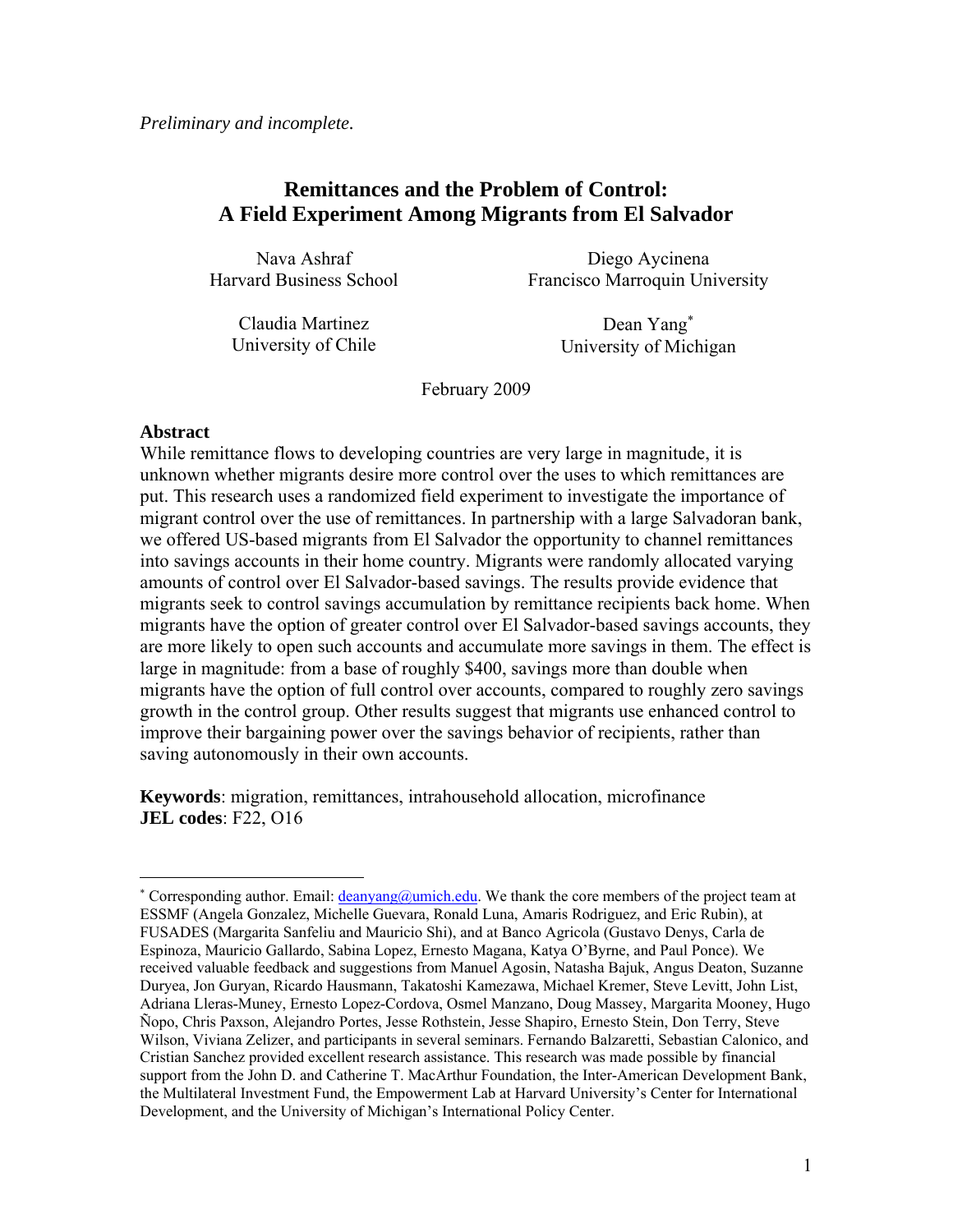## **I. Introduction**

Between 1965 and 2000, individuals living outside their countries of birth grew from 2.2% to 2.9% of world population, reaching a total of 175 million people in the latter year.<sup>1</sup> The remittances that these migrants send to origin countries are an important but relatively poorly understood type of international financial flow. Migrant remittances compare in magnitude to other important financial flows destined for developing countries, such as official development assistance and direct foreign investment. In 2007, migrant remittances sent to developing countries amounted to US\$251 billion.<sup>2</sup> Improvements in remittance data collection and continued immigration flows to developed countries have generated substantial recent interest in the remittance phenomenon, as evidenced by a proliferation of recent policy-oriented reports.<sup>3</sup>

Recent research in the economics of migration has documented several beneficial impacts of remittance flows on household well-being and investments. Households in the Philippines experiencing exogenous increases in remittances become more likely to leave poverty status, to send their children to school, and to invest in new entrepreneurial enterprises (Yang and Martinez 2005, Yang 2006, Yang 2008b). In El Salvador, households receiving more remittances have higher rates of child schooling (Cox-Edwards and Ureta 2003). In Guatemala, households receiving remittances tend to invest more in education, health and housing (Adams 2005), and international remittances are associated with lower depth and severity of poverty (Adams 2004). In Mexico, households with migrants invest more in small businesses than households without migrants (Woodruff and Zenteno 2007). In addition, remittances appear to serve as insurance, rising in the wake of negative shocks (Yang and Choi 2007, Yang 2008a).

To date, however, we know very little about how migrants make their remittancesending decisions. In particular, it is unknown whether migrants desire greater control over how family members back home use the remittances they receive. Do migrants and

1

<sup>&</sup>lt;sup>1</sup> Estimates of the number of individuals living outside their countries of birth are from United Nations (2002), while data on world population are from U.S. Bureau of the Census (2002).  $\hat{2}$ 

Ratha et al (2008).

<sup>&</sup>lt;sup>3</sup> Reports funded by the Multilateral Investment Fund of the Inter-American Development Bank include Pew Hispanic Center (2002) and Terry and Wilson (2005). The World Bank has also funded substantial publications on the topic, such as World Bank (2006) and World Bank (2007).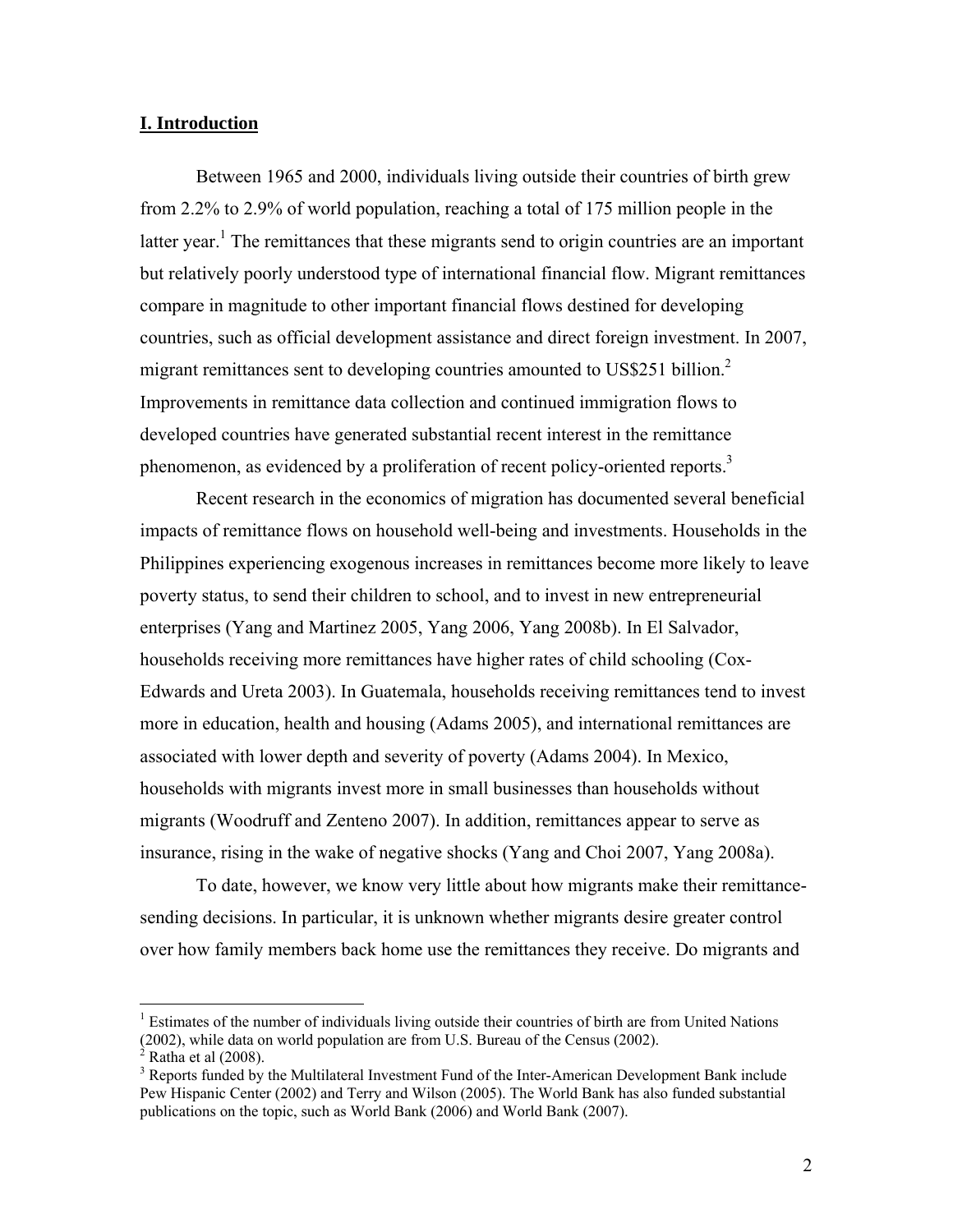remittance recipients typically agree on the uses to which remittances should be put? If not, are migrants able to control how remittances are spent by recipients? How does lack of control affect the number of people remitted to, the amounts remitted, and the uses to which remittances are put? In the absence of control, do migrants simply send remittances as "gifts" with no attempt to direct their use? If migrants were to be given more control over remittance uses, how would they direct them to be used? A better understanding of these questions could have substantial impact on public policy, by suggesting policies to further stimulate remittance flows and potentially channel them towards more productive uses in migrant source countries.

This paper focuses on better understanding the extent to which remittance flows are reduced by the fact that migrants have no direct control over how remittances are used by recipients. Migrants may have greater preferences for investment and savings than recipient households, but can only imperfectly monitor how remittances are spent. Without direct control over the use of remittances, therefore, migrants may choose to keep their earnings overseas and to remit less. This research aims to shed light on the extent to which migrants' lack of direct control over the use of remittances affects remittance flows, and on the impact of new financial products that could increase migrant control.

We focus on improving the ability of migrants to ensure that remittances are deposited and accumulated in savings accounts in the home country. In survey data collected as part of this study, U.S.-based migrants from El Salvador report that they would like recipient households to save 21.2% of remittance receipts, while recipient households prefer to save only 2.6% of receipts. Migrants often intend the savings to be for the use of the recipient household in the future, but such savings also can be intended for the migrant's future use. In the latter case, migrants may send their own funds to be saved in El Salvador because they perceive savings held in the U.S. as relatively insecure (particularly for undocumented migrants who fear deportation and loss of their assets).

We designed a field experiment that offered new facilities for Salvadoran migrants to directly channel some fraction of their remittances into savings accounts in El Salvador. We developed these savings facilities in conjunction with Banco Agricola, El Salvador's largest bank. To isolate the importance of migrant control over savings, we

3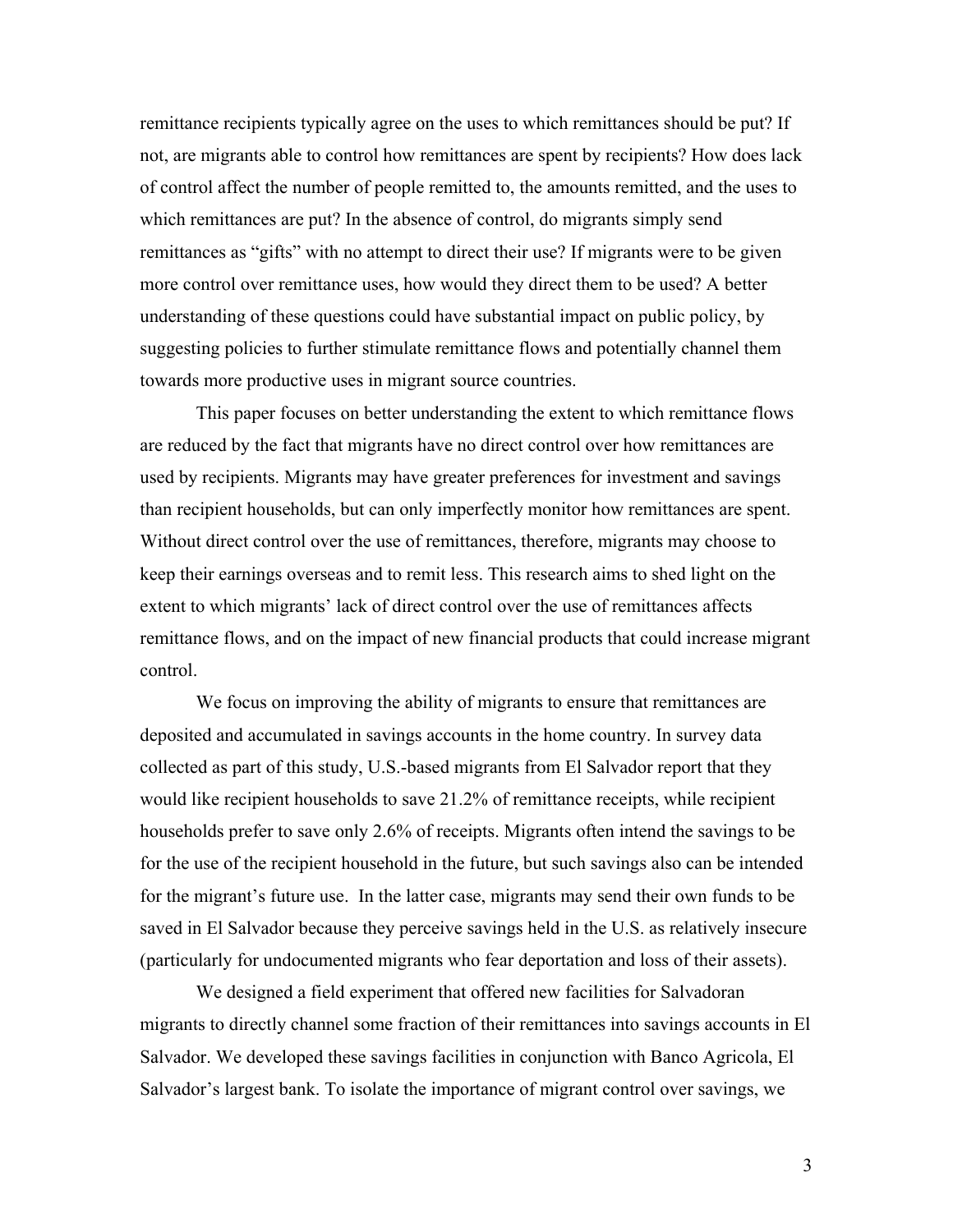test demand for different products that offer migrants varying levels of control. For example, we investigate differential demand for savings accounts that must be solely in the name of a remittance recipient in El Salvador, versus accounts that are either jointly owned with the migrant or for which the migrant is the sole owner. In addition to raising savings rates in migrant families, these new facilities have the potential to stimulate household-level investments (in, for example, education, health, housing, and entrepreneurship) that would be paid for via the accumulated savings.<sup>4</sup>

Impact evaluation uses a treatment-control framework. Migrants in the sample are randomly allocated to be offered one of three different savings facilities, or to a control group that is offered no new savings facilities. An innovative aspect of the project is that baseline surveys are administered to both migrants in the U.S. and their corresponding remittance-receiving households in El Salvador. Such matched migrant/source-household surveys are rarely attempted, and so the resulting dataset will be extremely valuable for migration researchers interested in capturing a complete picture of the socio-economic situation of migrant families.

This research makes new contributions to a large literature in economics on intrahousehold decision-making. Attempts to understand the extent and nature of conflict between household members are central to research on the economics of the family, in both developed and developing countries. A wide variety of empirical studies have cast serious doubt on the "unitary model" of the household, the proposition that the joint actions of a household comprised of separate optimizing individuals can be represented as the actions of a single utility-maximizing agent.<sup>5</sup>

More recent models therefore take explicit account of potential preference differences among household members. Manser and Brown (1980) and McElroy and Horney (1981) model the allocation of household resources as the solution to a Nash cooperative bargaining problem, where the extent to which an individual's preferences hold sway depends on his or her "threat point" (utility in the event of household dissolution or divorce). Lundberg and Pollak (1993) assume instead that the threat point

 $\overline{a}$ 

<sup>&</sup>lt;sup>4</sup> The impact of our experimental treatments on these later outcomes in recipient households in El Salvador will be the subject of future companion papers.

 $<sup>5</sup>$  See the review in Strauss and Thomas (1995), as well as, more recently, Duflo (2003), Rangel (2006), and</sup> Martinez (2006).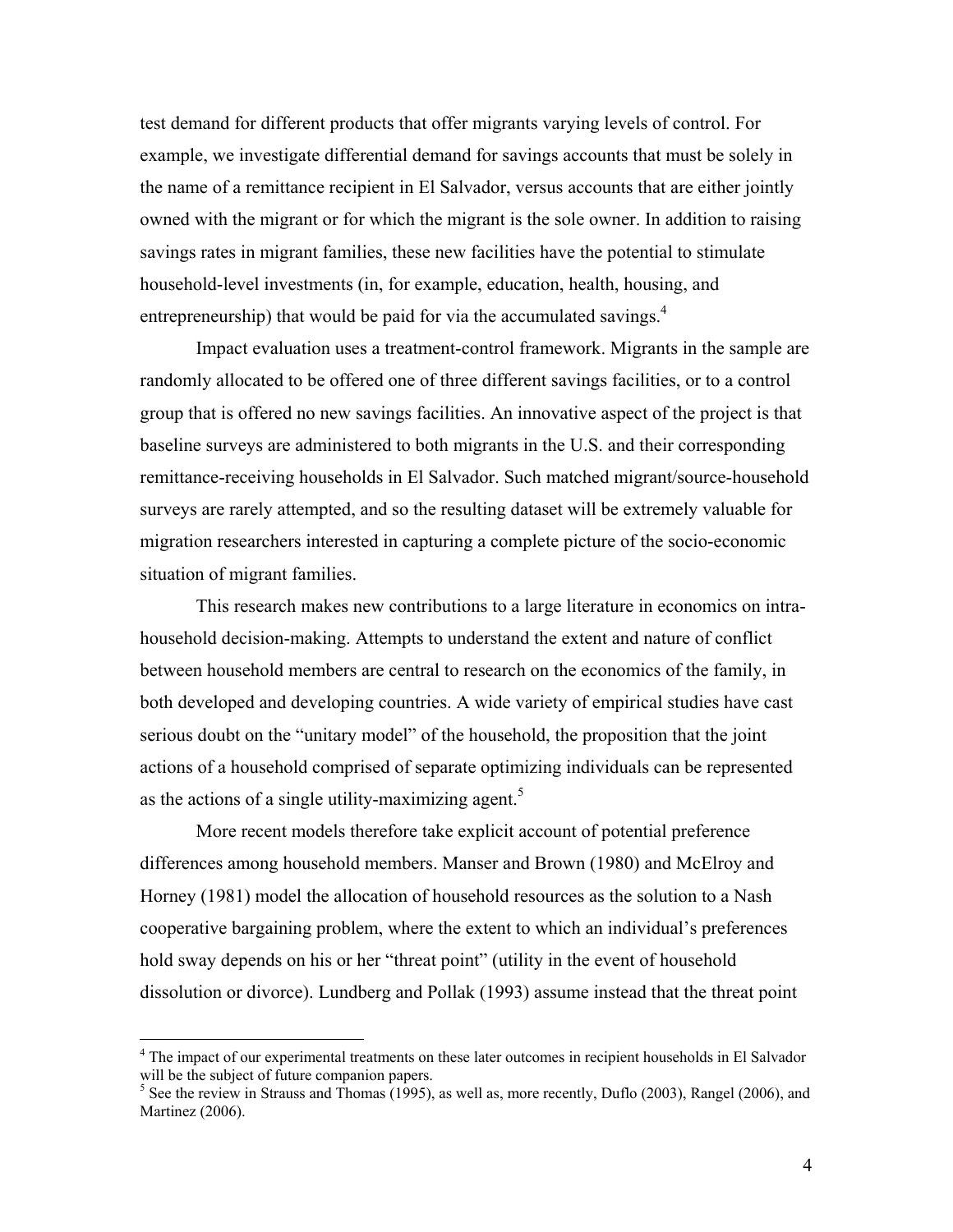is determined by a non-cooperative equilibrium within the household. Browning and Chiappori (1998) make the more minimal assumption that households achieve efficiency of resource allocation; their empirical tests provide evidence in favor of the efficient household model, rejecting the unitary model. However, even the minimal assumption of efficiency has been called into question by Udry (1996), who finds productive inefficiences in resource allocation across male- and female-controlled farm plots in Burkina Faso, and Dubois and Ligon (2003), who document intra-household allocative inefficiencies in the Philippines.

A leading candidate explanation for observed inefficiencies is asymmetry of information in the household, so that family members cannot monitor each other well enough to enforce mutually-beneficial cooperative agreements. This idea has motivated new research that focuses on households with migrant members, because—due to the absence of the migrant member—these are households where information asymmetries are likely to be particularly pronounced. Overseas migrants may not share the same objectives as family members remaining back home, in particular regarding the use of remittances. For example, migrants may prefer that remittances be saved or invested, while remittance recipients may prefer consumption over investment.<sup>6</sup> When overseas migrants cannot perfectly monitor how recipients use remittances, remittance amounts may be lower than under perfect information. De Laat (2005) shows that male Kenyan migrants spend considerable resources monitoring their rural wives, consistent with the existence of moral hazard in wives' implementation of husbands' remittance instructions. Chen (2006) finds evidence in China that non-cooperative behavior by wives when husbands have migrated is greater for behaviors that are more difficult to monitor.

This research also contributes to our understanding of the use of financial services by poor and particularly immigrant populations in the United States. Existing survey work has documented that Hispanics in the U.S. are less likely to have bank accounts than the native white population.<sup>7</sup> Jankowski, Porter, and Rice (2007) document that demand for US\$100 bills is higher in Chicago zip codes that have higher immigrant (and

 6 Ashraf (forthcoming) shows that husbands and wives change whether they choose to consume or save their money when they are being observed by their spouse.

<sup>&</sup>lt;sup>7</sup> The 2001 National Survey of Latinos finds that, like Latinos in general, Salvadorans in the US tend to be less likely to use financial products than whites or African-Americans. Only 67% of Salvadorans have a bank account, compared with 76% of African-Americans and 95% of whites.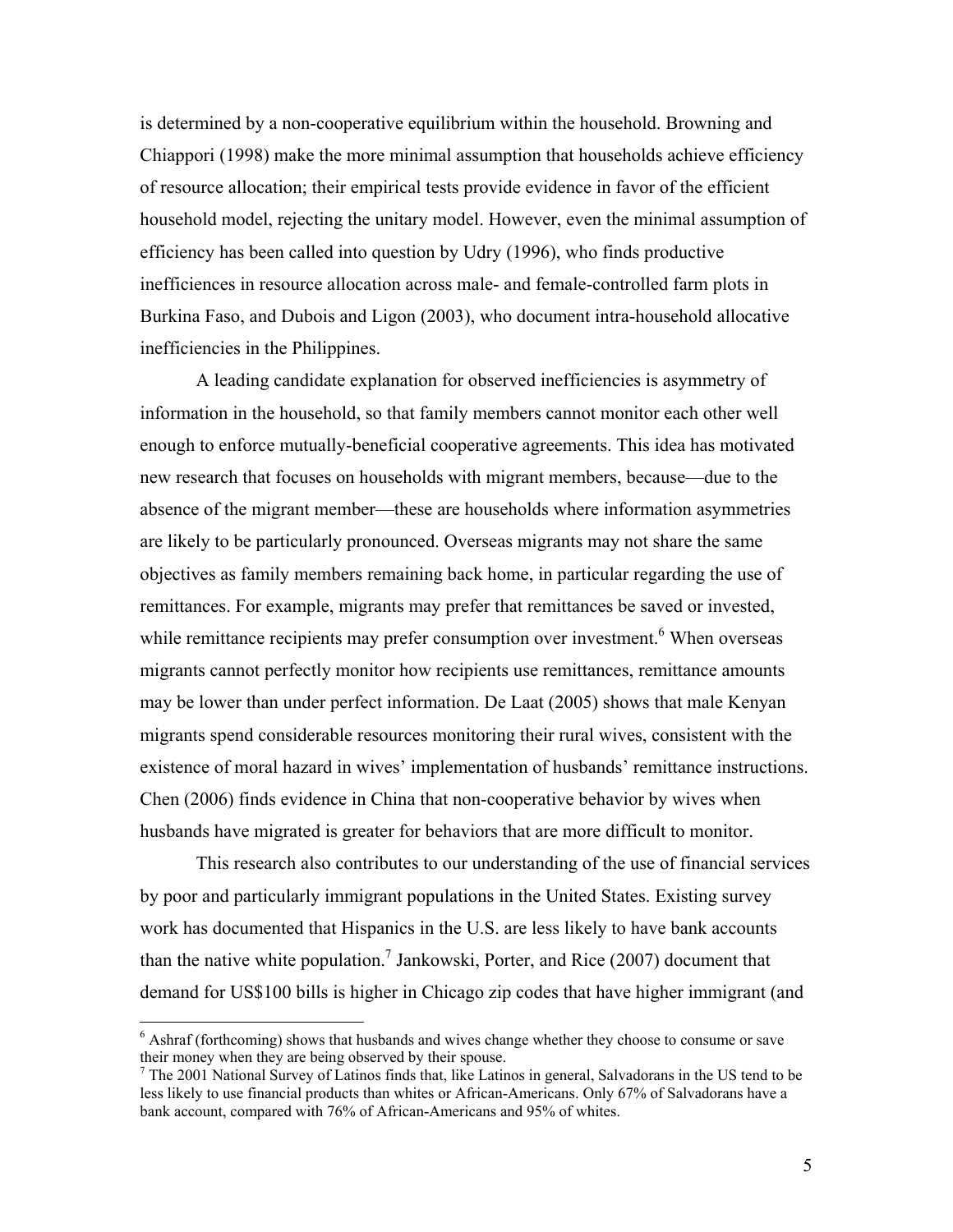specifically Hispanic) population shares. They interpret this as evidence that Hispanic immigrants have poor access to formal savings facilities, leading them to resort to cash savings (\$100 bills are preferred for cash savings due to reduced bulkiness). To our knowledge, however, ours is the first study to examine demand for savings facilities by immigrants in the U.S., and in particular how the level of migrant control over such facilities influences demand.

This study assesses whether conflict and information asymmetries in the household lead to lower remittances, and whether innovative financial products—that give migrants direct control over savings—encourage migrants to raise their remittance amounts. This is the first randomized field experimental examination of remittancerelated financial services among migrants in a developed country. Comparisons across the various treatment conditions will reveal the impact of migrant control on account take-up, remittances, and savings growth. This research represents a substantial improvement over existing (non-experimental) studies which must infer the existence of control problems indirectly, and where the direction of causation is not known with certainty.

Our results provide support for the hypothesis that a desire for control over remittance uses—in particular, control over the extent to which remittances are saved in formal savings accounts—is quantitatively large and has an important influence on financial decision making by migrants. Across the experimental conditions in our sample, migrant demand for savings accounts is higher when migrants have the option of greater control over the accounts. When migrants have the option of joint or sole ownership of the account, the post-treatment account ownership rate is 53.3%, compared to only 33.2% when the offered account can be in the remittance recipient's name only. What's more, when migrants have the option of greater control over El Salvador-based savings accounts, they also accumulate more savings in them: from a base of roughly \$400, savings more than double when migrants have the option of full control over accounts, compared to roughly zero savings growth in the control group. Other results suggest that migrants use enhanced control to improve their bargaining power over the savings behavior of recipients, rather than saving autonomously in their own accounts.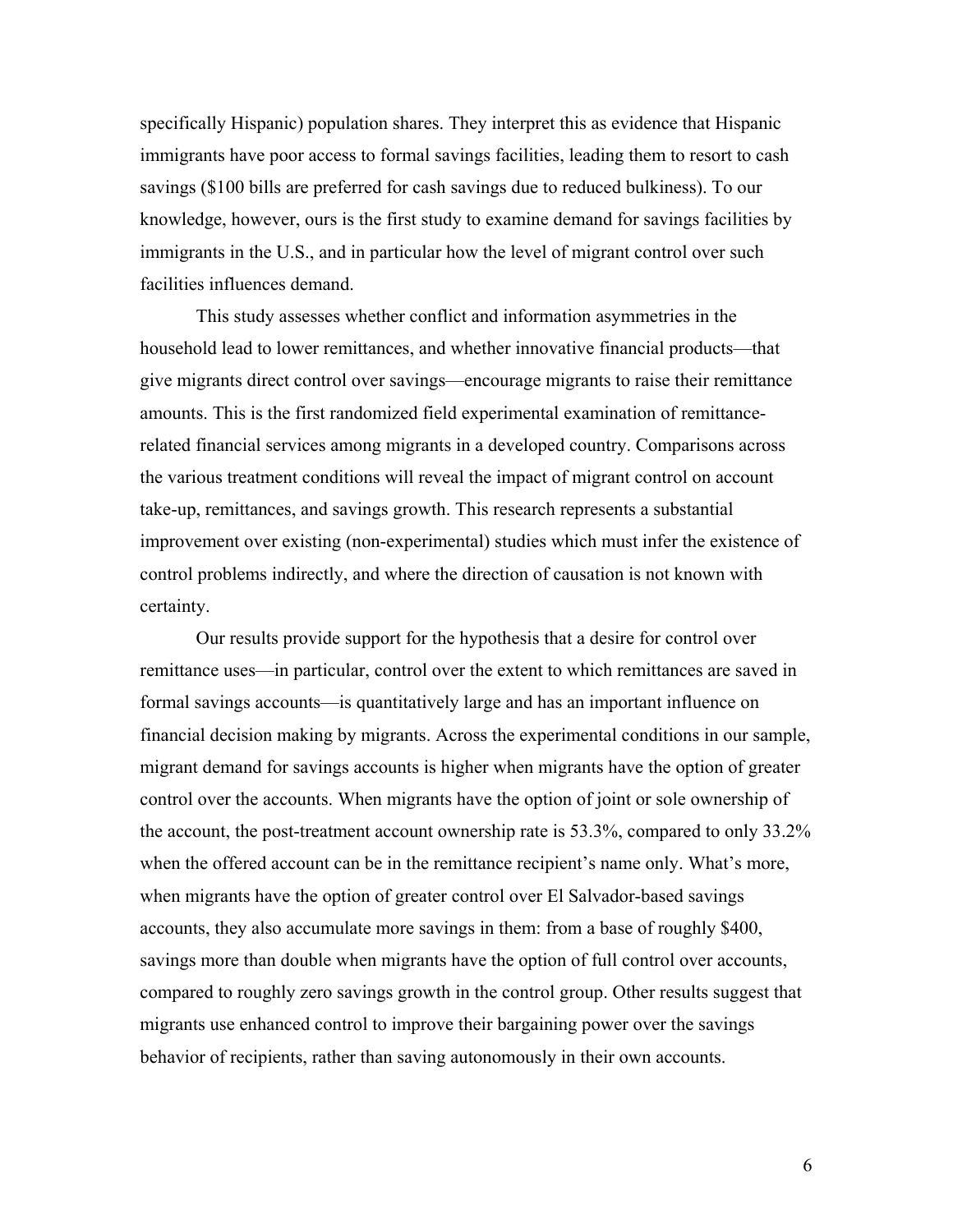The remainder of this paper is organized as follows. Section 2 briefly reviews the potential impacts of increasing migrant control over remitted resources from a theoretical standpoint. Section 3 provides an overview of the study design. Section 4 describes the characteristics of the sample and in particular investigates migrant and recipient expressed preferences over remittance uses. Section 5 presents the empirical results, and Section 6 concludes.

#### **II. Potential Impacts of Migrant Control**

 $\overline{a}$ 

When thinking about the potential impact of facilities that give migrants more control over savings back home, it makes sense to consider two types of effects: 1) effects on the savings rate in the household (considering the migrant overseas plus the family back home as a single household unit), holding remittance amounts constant, and 2) effects on the amount of remittances sent. $8$ 

If households and migrants have identical preferences, greater migrant control should not affect the household savings rate, nor should it affect the amount of remittances sent. In this situation, even without the migrant-controlled or -monitored savings facilities, migrants could send resources to households with confidence that households would save the same fraction the migrant would if he or she were at home making the saving decisions. However, if migrants and households have different preferences, then the migrant could respond to this difference by sending fewer remittances.

Consider a simple two-period example where migrants derive utility from their own consumption as well as the utility of family members back home in the current and a future period. Households back home have analogous utility functions, into which enters both the household's consumption and the migrant's utility in current and future periods. Imagine for simplicity that migrants do not have access to savings mechanisms overseas,

 $8$  The effect of offering such the new savings facilities on both the selection of migrants, and their probability of return to their home countries, is a longer-term question that could be answered in subsequent follow ups to this study.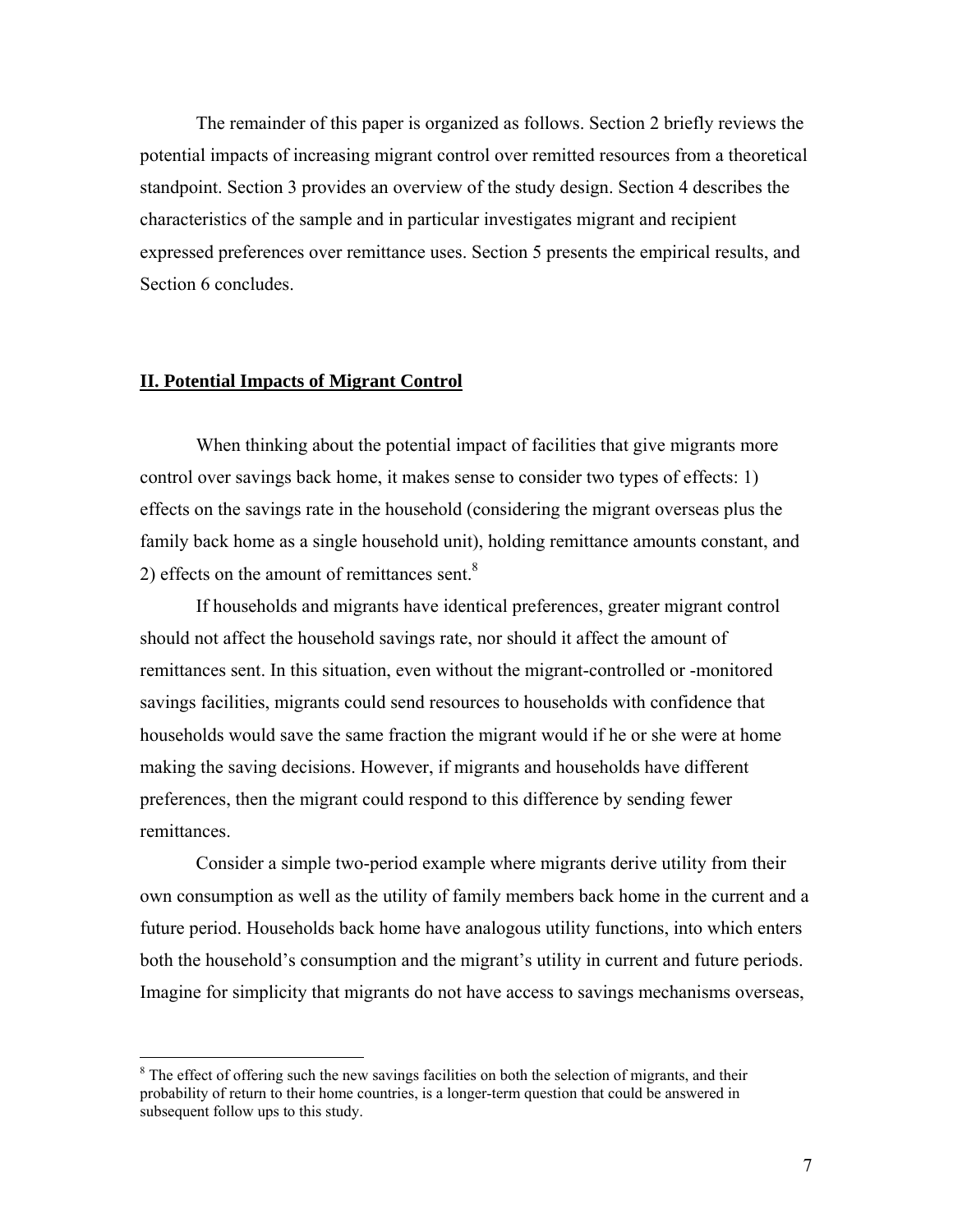while households back home do, so that the only way for migrants to save is to send money home for family members to save on their behalf.

If migrants and family members discount the future at similar rates, then migrants keep only what they need for consumption and remit the remainder to be saved by the household back home. Households back home save exactly as much as the migrant would have him- or herself.

The interesting case arises when migrants discount the future at a different rate than family members back home. Assume, in particular, that migrants discount the future at a lower rate than (are more patient than) family members back home.<sup>9</sup> For the moment, take the amount of remittances sent home as constant, so that the only choice variable is the fraction of remittances saved. Then, if the only way for migrants to save is for them to remit and have households save on their behalf, savings will be lower than the migrant would have preferred. By contrast, if migrants are given the ability to directly control the fraction of remittances that are saved, then savings will be higher due to the migrants' lower discount rate.

What's more, it is reasonable to expect that the amount of remittances would also change if migrants were given more control over savings back home. Migrants might work more hours, and consume less overseas, so that they could remit more home and directly control what fraction of those remittances were saved.

All told, then, providing a migrant the direct ability to control savings in the home country can lead both to higher remittances and a greater savings rate in the household. In essence, the migrant enjoys greater utility from remittances when she has control over the fraction saved, and therefore chooses to send more remittances home.<sup>10</sup> Migrants may also raise their earnings and reduce their current consumption overseas if they have access to and control over savings facilities in the home country.

## **III. Study Design**

 $\overline{a}$ 

 $9$  This assumption is supported by survey evidence (described below) that migrants would prefer a much higher proportion of remittances be saved than do remittance-recipient households.<br><sup>10</sup> For this result to hold, it must be true that the migrant applies his or her own discount rate when

discounting the household's future utility. An alternative model where the migrant applied the household's (higher) discount rate would not necessarily make such a prediction.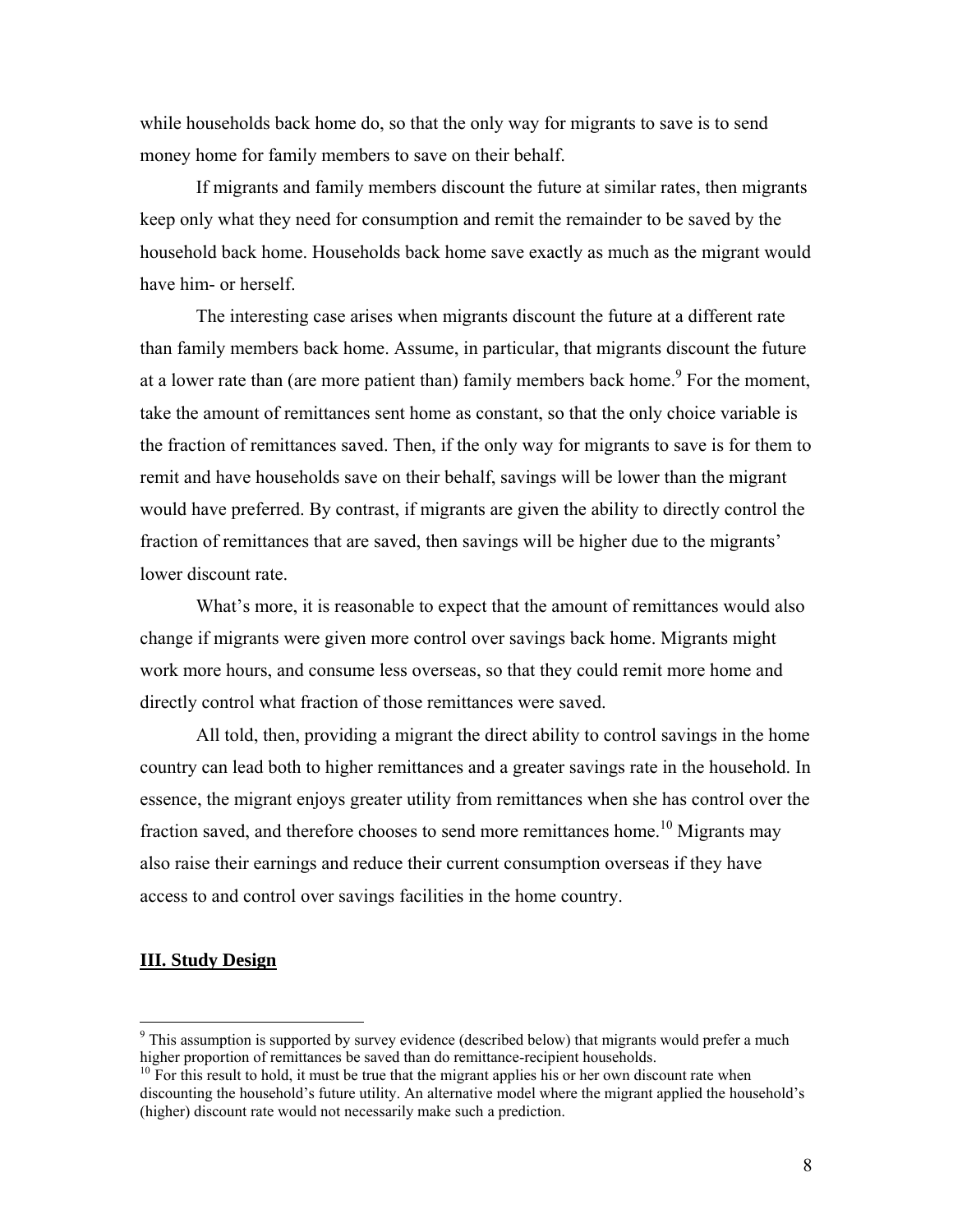### **A. Focus on El Salvador**

For several reasons, El Salvador is well-suited for this study. It is highly unusual among developing countries in its number of overseas migrants relative to the national population: at least one in seven Salvadorans lives outside of the country, primarily in the United States. Estimated total personal income of Salvadorans living in the United States was \$13.3 billion in 2001, roughly equal to El Salvador's GDP in that year.<sup>11</sup> In 2001, the number of Salvadorans living in the United States was between 0.8 and 1.1 million.<sup>12</sup> Large flows of Salvadorans into the US started with the civil war in 1980, and have continued at a remarkably steady pace since the war ended in 1992. The number of Salvadorans in the US rose substantially from 1990 to 2000 (by anywhere from 68% to 81%, depending on definitions). Concurrent with the expansion of Salvadorans overseas, the dollar value of remittances sent to El Salvador has also grown dramatically, from \$790 million to \$3.3 billion between 1991 and 2006.

## **B. Treatment Interventions**

We partnered with a financial institution in El Salvador, Banco Agricola, to design the savings facilities used in this project. These savings facilities either did not exist previously (in the case of treatments 2 and 3 below), or migrants in the U.S. did not have the ability to open them from outside El Salvador (in the case of treatment 1). In order to ascertain causal impacts, we randomly assigned clients to one of three treatment groups or a control group.

Migrants in the control group (labeled treatment 0) were not offered any new products. There were three treatment groups, labeled 1, 2, and 3. The presence of the control group allows us to estimate the ongoing change in remittances or savings that would have occurred had none of the products been offered. A subset of participating migrants and their household members back home were surveyed at baseline (prior to the

 $\overline{a}$ 

<sup>&</sup>lt;sup>11</sup> Estimated total personal income of Salvadoran-born and self-identified Salvadorans in the US from the year 2001 round of U.S. government's Census 2000 Supplementary Survey (C2SS). The data on Salvadorans in the US are from the 2001 round of the U.S. Census 2000 Supplementary Survey, a nationally-representative US household survey covering some 700,000 households.

<sup>&</sup>lt;sup>12</sup> Depending on the definition of "Salvadoran".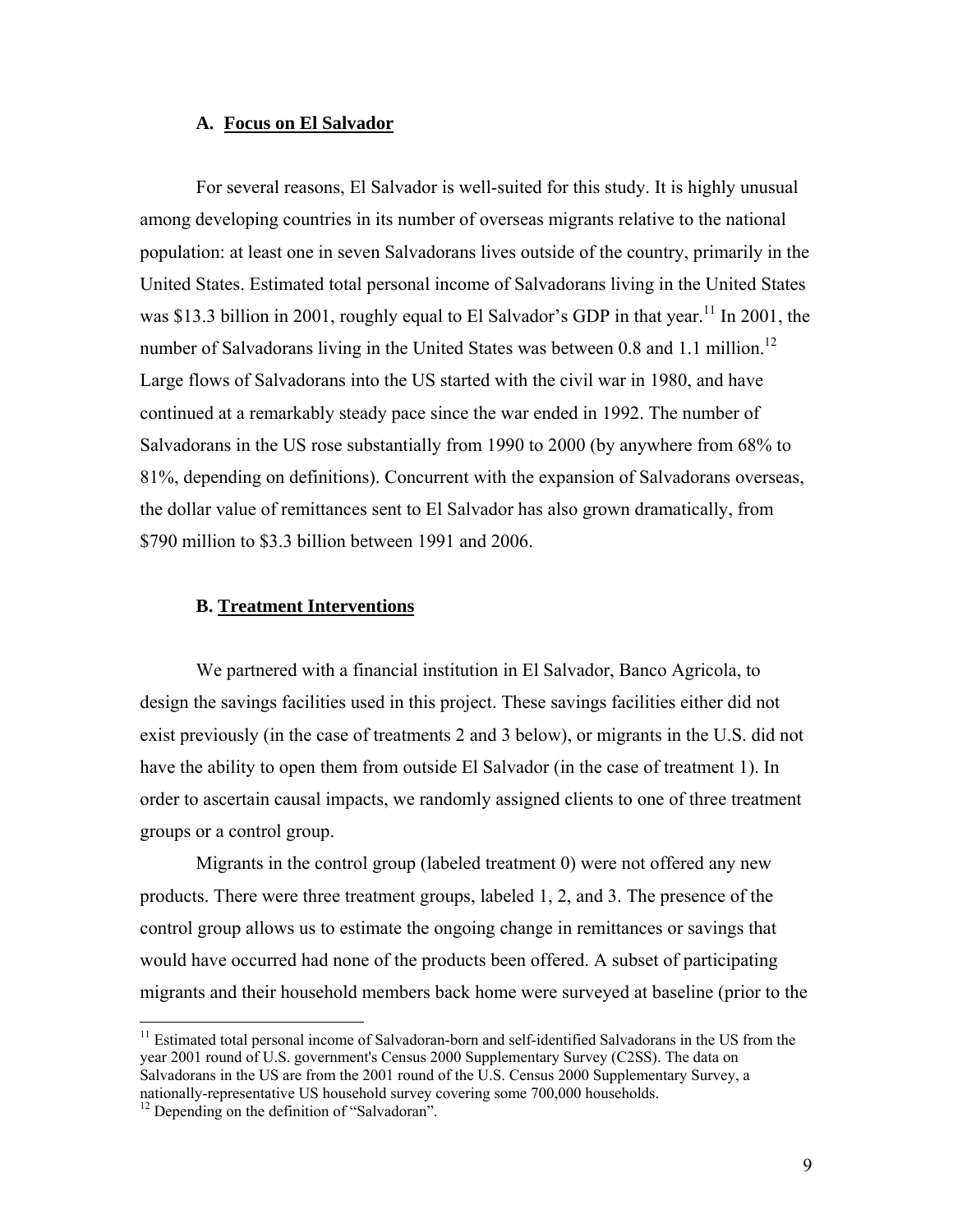product offer). A follow-up round of the survey is planned to occur 12 months after the product offer to test the impact of the product on total remittance receipts, savings rates, the composition of household expenditures, and other outcomes such as household asset ownership, savings, and entrepreneurship. Prior to the administration of the follow-up survey, data on savings growth in the accounts and on remittances will be obtained from internal databases of the partner institution, Banco Agricola.

## *Treatment 0 (control group): Generic encouragement to save*

 This is the control condition. Migrants in this condition were visited by a marketer who gave them a generic speech encouraging them to save. Marketers described the uses and benefits of savings and encouraged migrants to save. Aside from the VIP card, marketers offered no new savings facility to migrants.

 A generic encouragement to save was included in the control condition to ensure that any increases in savings seen in treatments 1, 2, or 3 (vs. corresponding changes in treatment 0) is not due simply to the "pitch" provided by the marketers. Because the "pitch" is provided to migrants in the control condition as well, any increases in savings in treatments 1, 2, or 3 must be due to the offer of the new savings facilities.

## *Treatment 1: Remitting into a household member's account*

 In the remaining treatment conditions (1, 2, and 3), marketers also made a generic speech encouraging migrants to save and provided the VIP card. But unlike in treatment 0, in treatments 1, 2, and 3 the marketer then offered to help set up a specific type of savings account into which migrants could remit.

 In treatment 1, marketers emphasized that migrants could save by remitting into a bank account in the name of an individual in El Salvador. They then offered to help the individual in El Salvador open an account into which migrants can remit. If migrants were interested, they filled out forms to provide the name, address, and phone number of the individual in El Salvador who they wanted to open an account. The marketer offered to let the migrant use a project cell phone to call the person in El Salvador during the visit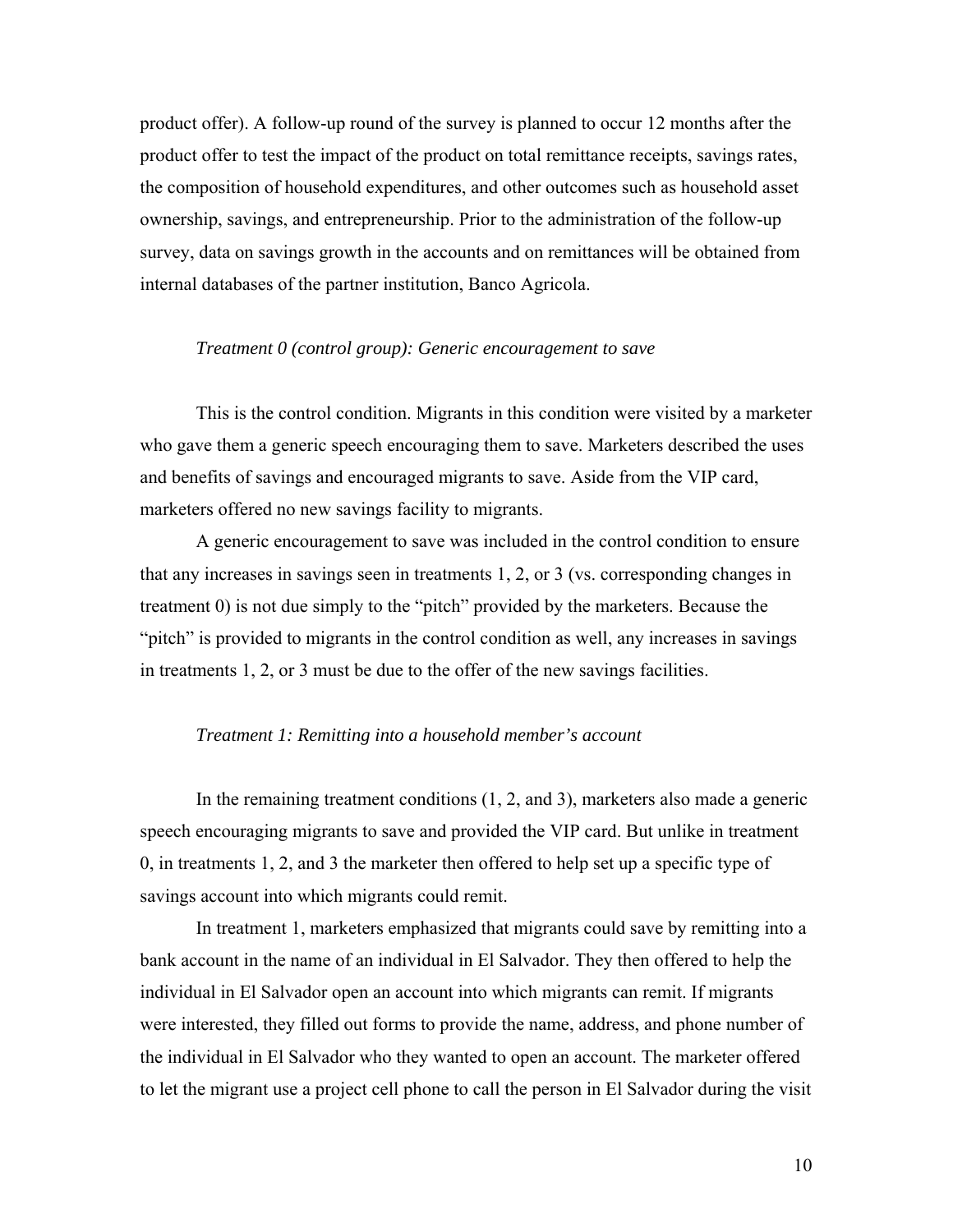to inform them of the new account. Within the next few days, project staff arranged by phone for the El Salvador individual to meet with the branch manager of the nearest Banco Agricola branch in El Salvador to complete the final account-opening procedures in person.

 Because the account offered in treatment 1 is in the name of someone in El Salvador, takeup and use of this account will reflect the extent to which migrants trust or are satisfied with the savings preferences of remittance recipients. Migrants may also use a recipient's savings account as a safe and convenient destination for remittances to that recipient. While remittances sent as cash need to be redeemed in cash with a bank teller in a branch, remittances sent into a bank account can be taken out in cash (if at all) at the recipient's convenience and via a wide network of ATMs across the country.

#### *Treatment 2: Joint account for migrant and household*

 In treatment 2, after the initial pitch, marketers offered migrants a new savings facility that was designed for this project, called "Cuenta Unidos". This savings facility is a joint account in the name of the migrant as well as a designated individual in El Salvador. Joint account owners in both the US and El Salvador have ATM cards and full access to the account information. Migrants can deposit funds into the account via remittances, and can withdraw using their ATM card via US ATMs. Joint account owners in El Salvador can deposit and withdraw using their ATM cards or via normal banking operations with bank tellers.

 If migrants were interested they filled out account-opening forms. As in treatment 1, migrants provided contact information for the joint account holder in El Salvador, and marketers and other project staff facilitated the account opening process on the El Salvador side (by offering the migrant a free call on their project cell phone and arranging the account opening appointment in El Salvador).

 Compared to treatment 1, treatment 2 provides the migrant the ability to monitor the savings account of family members, but it does not provide full control over the funds. Indeed, the joint account holder in El Salvador has complete freedom to withdraw the entire savings balance from the account should they choose to do so. Therefore, the

11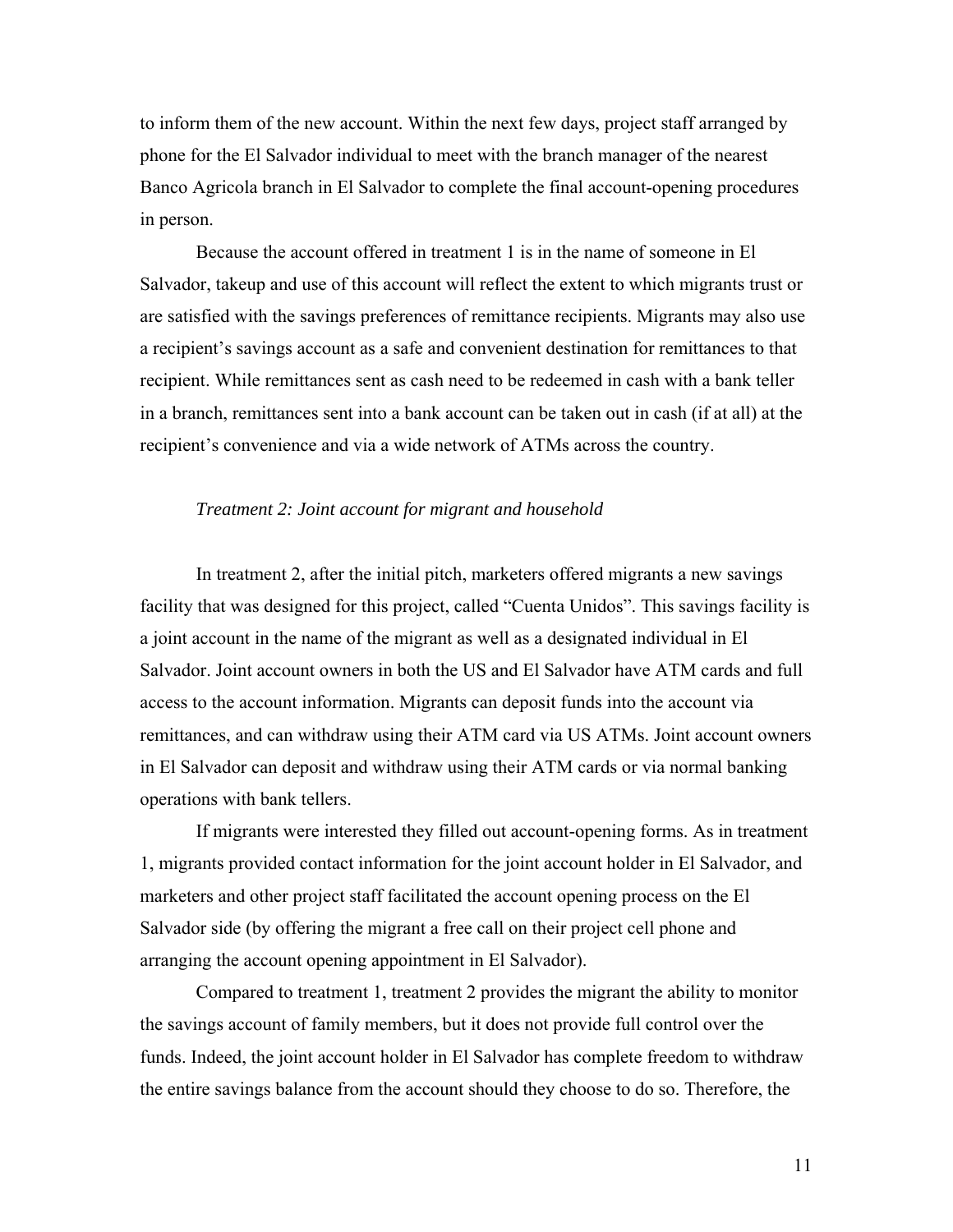difference in takeup and savings growth in treatment 2 vs. treatment 1 will reveal the incremental impact of giving migrants better ability to monitor savings balances. In addition, it could also reflect an increase in the migrant's bargaining power over the funds due to the fact that the migrant is a co-owner of the funds (unlike in treatment 1).

 Treatment 2 was also designed to *nest* treatment 1, in that migrants had the option to *not* have joint ownership of the new account if they so wished. We will track whether migrants choose this option and the percentage that do so will provide information on the extent to which migrants care to monitor and jointly control the savings of households in El Salvador.

#### *Treatment 3: Exclusive account for migrant*

 Treatment 3 nests treatments 2 and 1, while adding an additional savings facility: an account exclusively in the migrant's name, known as "Ahorro Directo". This facility was also newly designed by the project. Ahorro Directo is an account only in the name of the migrant. The migrant could deposit into the account by remitting into it, and received an ATM card for withdrawals at US ATMs.

 In the marketing visit for treatment 3, Ahorro Directo and Cuenta Unidos were presented to the migrant simultaneously, and described as complementary products that could be used for different purposes. Ahorro Directo is for funds that the migrant does not want anyone else to access. Cuenta Unidos is for funds the migrant wants to share or co-manage with someone in El Salvador. In addition, migrants were allowed to open an account only in the name of a beneficiary in El Salvador (as in treatment 1).

 In Treatment 3, if migrants wanted to open an Ahorro Directo account, we required them to *also* open a Cuenta Unidos account. We instituted this requirement because it was important to keep the account opening or transaction costs as similar as possible across treatments 2 and 3. For the purpose of the study, it is important to be able to interpret any differences in take-up across treatments 2 and 3 as due to an increased ability by migrants to control their savings in treatment 3, and not to a difference in transaction costs. By requiring that migrants wanting an Ahorro Directo also open a Cuenta Unidos, the migrant had to get an individual in El Salvador to physically visit a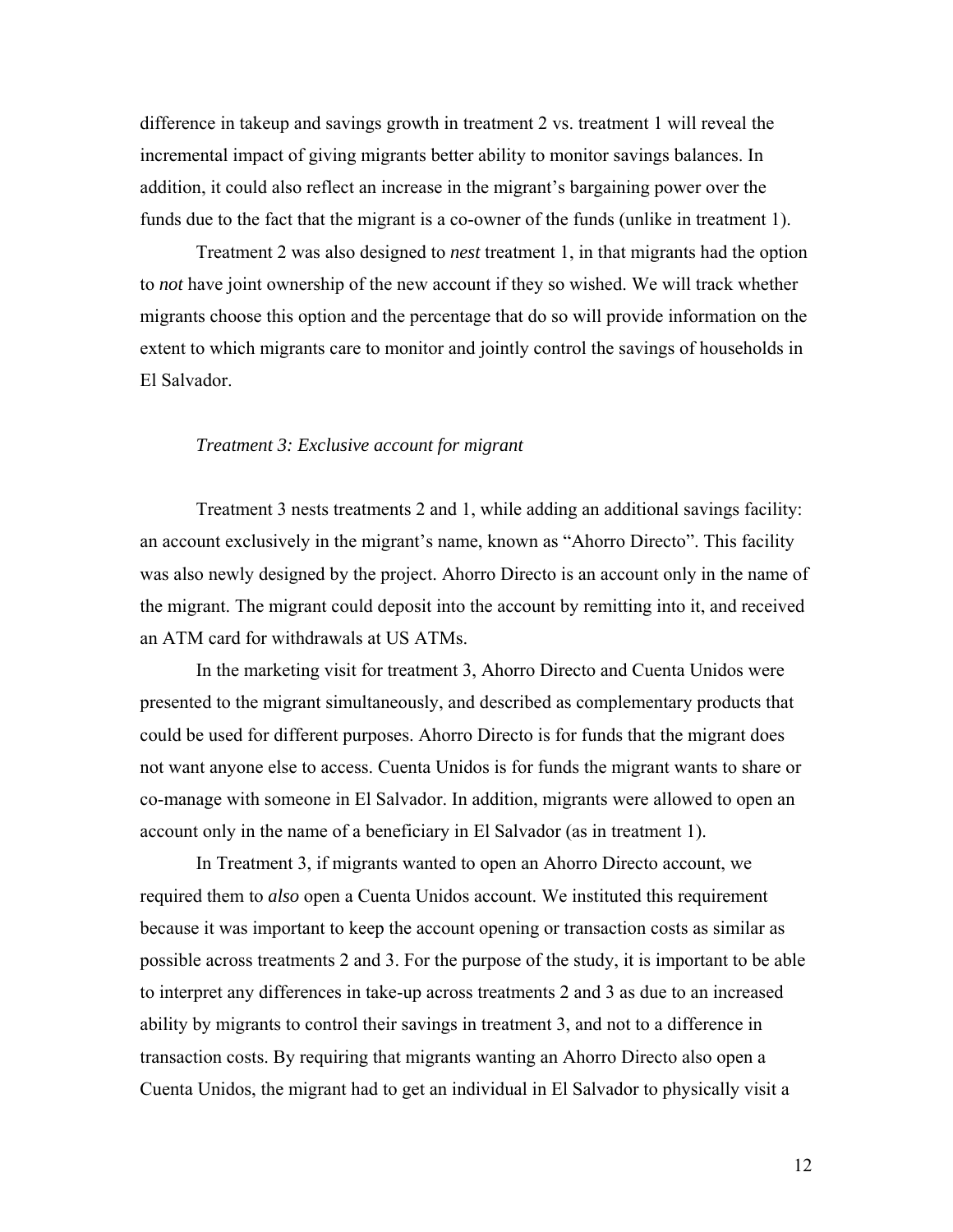Banco Agricola branch and fill out account-opening documents. If we had not instituted this requirement, then the transaction cost for opening an Ahorro Directo would have been much lower than for opening a Cuenta Unidos, because the former would not have required a trip by someone in El Salvador to a Banco Agricola branch. The upshot of this design is that take-up of Ahorro Directo in treatment 3 will be a lower bound of what take-up would have been had we not instituted this requirement. We felt that achieving clarity of interpretation was worth the sacrifice of potentially lower take-up in treatment 3.13

 In sum, treatment 3 provides the migrant full ability to control funds in a savings account in El Salvador, unlike treatment 2 where ownership is joint with someone else. Any difference in takeup and savings growth in treatment 3 vs. treatment 2 will reveal the incremental impact of giving migrants the ability to exclusively control their savings balances.

## **C. Estimation Strategy**

1

Two types of outcomes are of interest: (1) take-up rates of the new products, and (2) impacts of the treatments on outcomes such as savings, remittances, educational expenditures, housing investments, and the like. This paper focuses on take-up rates and savings as dependent variables. As data subsequently becomes available we will examine other outcomes as well.

To examine take-up of the new products for treated migrants, let  $Y_i$  be the dependent variable of interest (savings, or an indicator variable for account opening). Let  $Z_1$  be an indicator variable for assignment to Treatment 1,  $Z_2$  be an indicator variable for assignment to Treatment 2, and  $Z_1$  be an indicator variable for assignment to Treatment 3.

 Estimating the impact of the treatments involves estimating the following regression:

 $13$  Note that in treatment 1, the individual in whose name the account is opened must also go to a branch in El Salvador, so transactions costs are also equalized with treatment 1.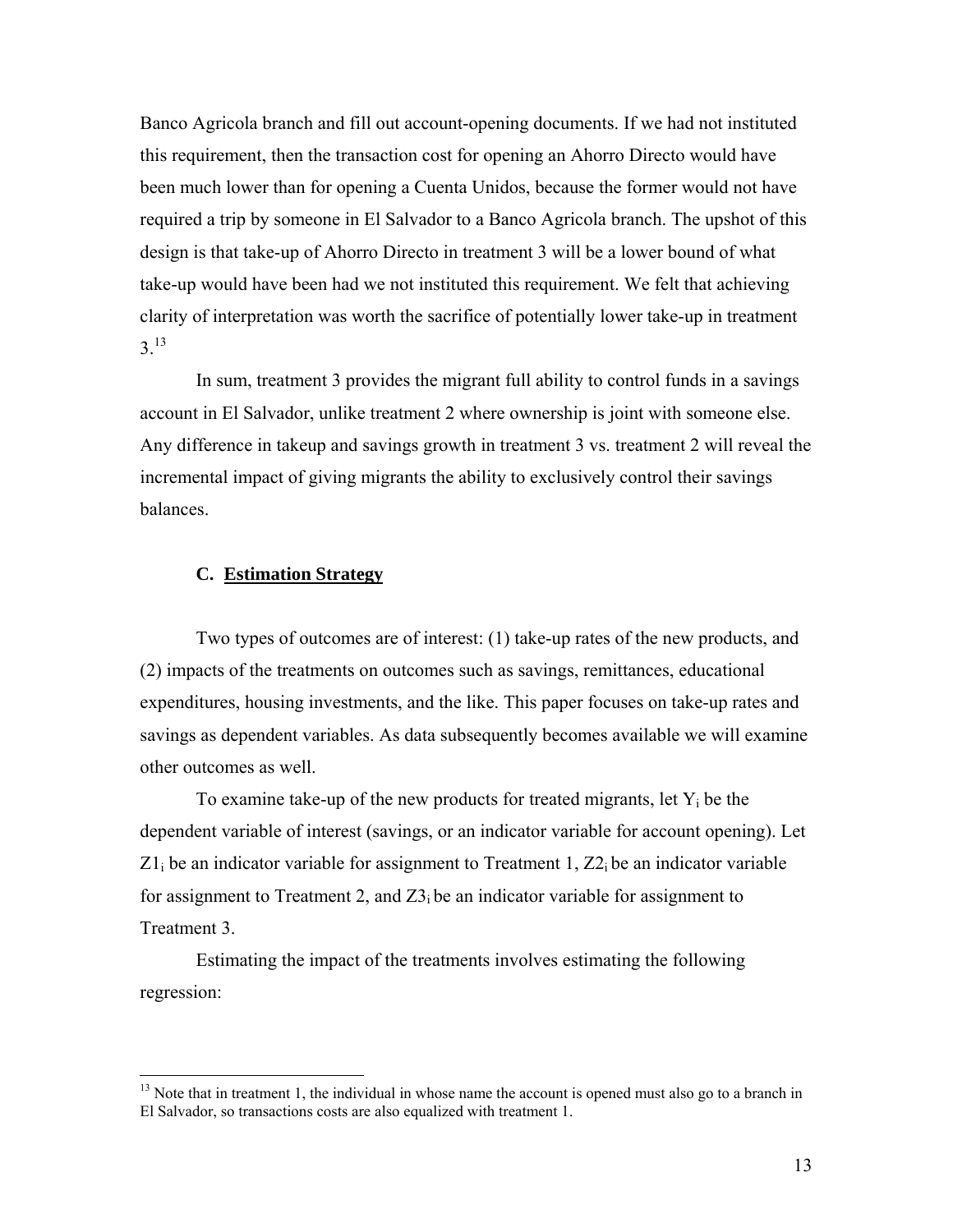$$
Y_i = \delta + \alpha_1 Z 1_i + \alpha_2 Z 2_i + \alpha_3 Z 3_i + X_i \phi + \mu_i \tag{1}
$$

Coefficients  $\alpha_1, \alpha_2$ , and  $\alpha_3$  are the impact on the dependent variable of Treatments 1, 2, and 3 (respectively). The difference  $(\alpha_3 - \alpha_2)$  represents the difference in the impact of Treatment 3 vis-à-vis Treatment 2, and the difference  $(\alpha_2 - \alpha_1)$  represents the difference in the impact of Treatment 2 vis-à-vis Treatment 1.  $X_i$  is a vector of baseline control variables (which for now are limited to savings in November 2006, prior to the beginning of the study) and fixed effects.  $\mu_i$  is a mean-zero error term.

If  $\alpha_1$  were positive and statistically significantly different from zero, this would be evidence that the account-opening assistance was effective and that some migrants value remitting into the savings account of someone else in El Salvador. If the differences  $\alpha_3$ - $\alpha_2$  and  $\alpha_2$ -  $\alpha_1$  are similarly positive and statistically significantly different from zero, this would be evidence in favor of the study's hypothesis that migrants value the ability to monitor or control their savings.

#### **IV. Summary statistics from baseline survey**

The sample consists of migrants from El Salvador who received a marketing visit carried out by a project team member. To screen out individuals who were likely to have relatively weak ties to the home country, enrollment into the study was limited to Salvadorans who had made their first entry into the U.S. within the last 15 years, and who had sent a remittance to someone in El Salvador within the last 12 months. Survey and treatment protocols are described in more detail in the Appendix.

For all 1,451 DC-area migrants who received a marketing visit, baseline data are available on the following variables that were collected at the beginning of the interaction (before any new financial product was offered): gender, whether the individual has a US bank account, relationship to the primary remittance recipient (parent, spouse, child, or other), a categorical variable for years in the U.S. (0-5 years, 6-10 years, 11-15 years), and the migrant's allocation of remittance raffle winnings across various expenditure categories (see below for more detail on the remittance raffle questions).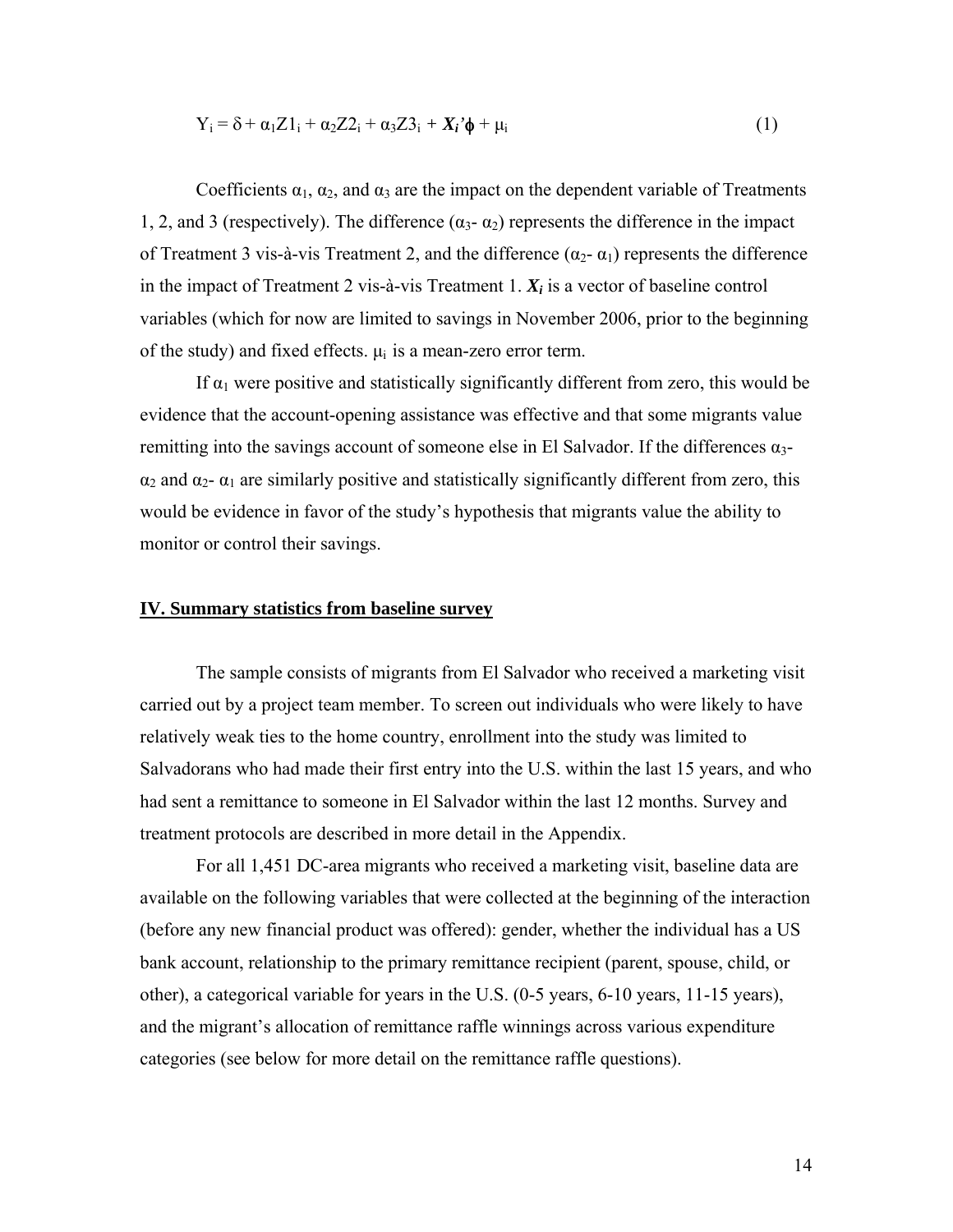A subset of migrants who received a marketing visit were recruited beforehand and were administered a comprehensive baseline socioeconomic survey prior to the marketing visit (from 6-12 months before). For these migrants surveyed before the marketing visit, we also sent a survey team to interview the household in El Salvador that the migrant identified as his or her primary remittance recipient. We have comprehensive baseline survey data for 900 of the migrants, and for 741 of the households in El Salvador receiving remittances from these migrants.

#### **A. Characteristics of migrants and remittance-receiving households**

Summary statistics are presented in Table 1. Migrants in the DC sample are 29% female. Their mean age is 30.9, and mean years in the US is 5.6. 51% of migrants have been in the U.S. for 5 years or less. Only 1% of migrants surveyed are U.S. citizens.

Migrants live in households with a mean of 4.8 individuals. 59% of migrants are married or have an unmarried partner. Of those who are married or partnered, 73% have their partner with them in the US.

Median annual income is \$18,430 for the surveyed migrant, and \$26,840 for the household in which the migrant lives (means are somewhat higher due to large positive outliers). Median annual remittances sent to El Salvador by DC-area migrants is \$3,900. Median remittances as a percentage of migrant household annual income is 16%. Recipient households in El Salvador have median annual income of \$3,540. The most common type of recipient (in terms of familial relationship to migrant) is a parent, accounting for 49% of recipients. Spouses, children, and other relatives account for 14%, 5%, and 32% respectively.

 A relatively high fraction of DC-area migrants have bank accounts, but their savings levels are quite low. 53% of migrants have an account in the US only, 7% have an account in El Salvador only, and 10% have an account in both countries (so overall, 70% of migrants already have an account in either the US or El Salvador, or both). Median savings, however, is just \$750, and median savings as a percentage of annual household income in migrant households is 3.0%.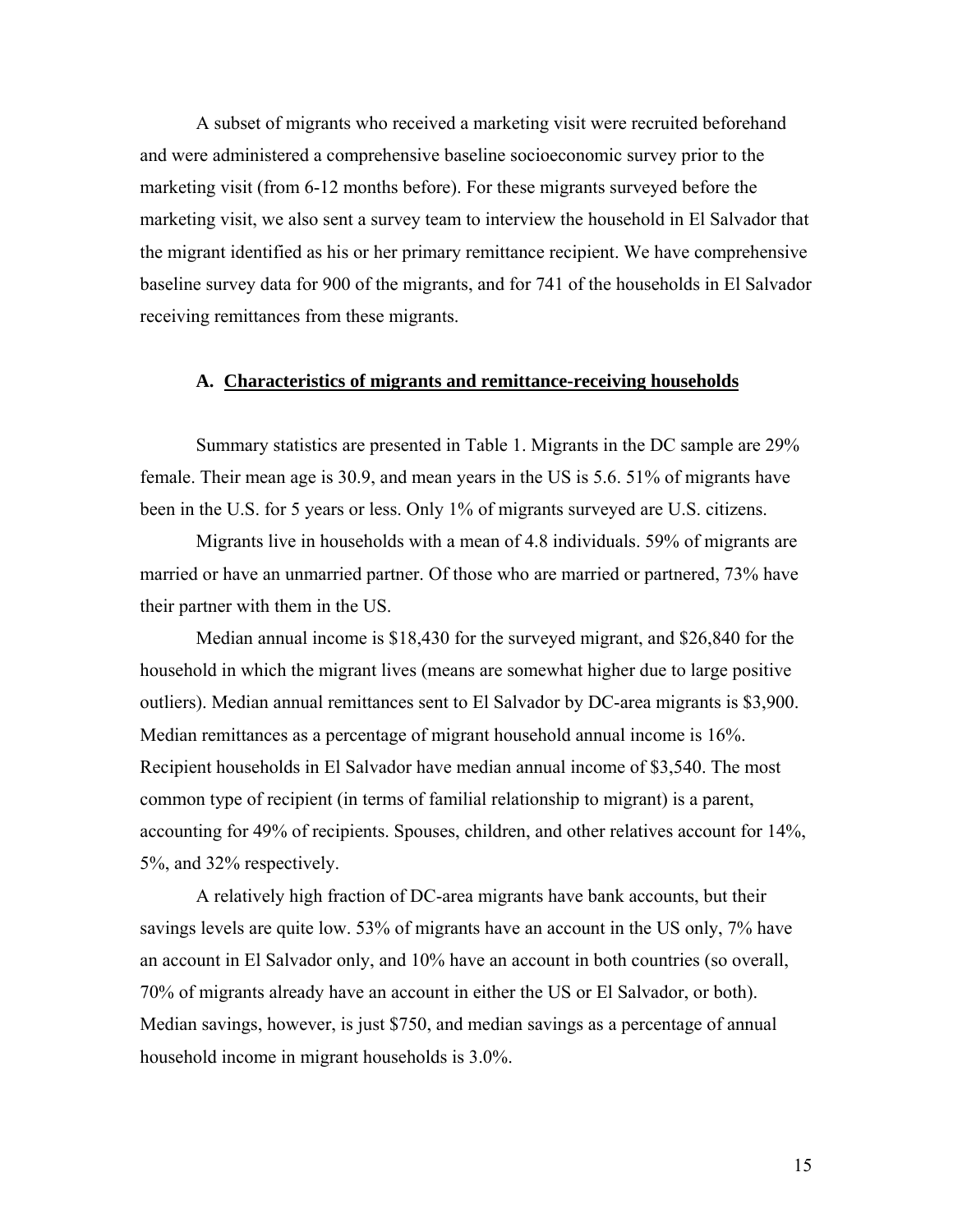#### **B. Balance of baseline characteristics across treatment groups**

To confirm that the randomization across treatments achieved the goal of balance in terms of pre-treatment migrant and recipient household characteristics, Table 2 presents the means of several baseline variables for each treatment group as reported prior to treatment.

The reported P-values are for F-tests of equality of means across the treatment groups, for each variable separately. The first 9 variables listed in table are stratification variables: migrants were first sorted into 48 cells (based on gender, US bank account, relationship to remittance recipient, and years on US category) before randomization into treatments 0, 1, 2, or 3. By design, the likelihood of statistically significant differences in baseline characteristics arising by chance is minimized for these variables, and this is reflected in the P-values all being very far from conventional significance levels.

The remaining variables in the table are other important variables but for which the data were not stratified prior to treatment assignment. For all these remaining variables, the P-values are also large and we cannot reject the hypothesis that the means are identical across treatment groups.

## **C. Expressed preferences regarding use of remittances**

 The data also provide evidence in support of the hypothesis that migrants have stronger preferences that their remittances be used for savings than do the remittancereceiving households.

One of the main goals of the study is to examine preferences over how remittances should be used, and compare the preferences of remittance senders (the DCarea migrants) with those of the remittance-receiving households in El Salvador. The comprehensive surveys fielded in DC and El Salvador contained a unique module intended to test for such preference differences. A concern we had was that simply asking migrants and households about their preferences over how remittances should be used might not yield useful answers. Their answers might have been automatic, conditioned by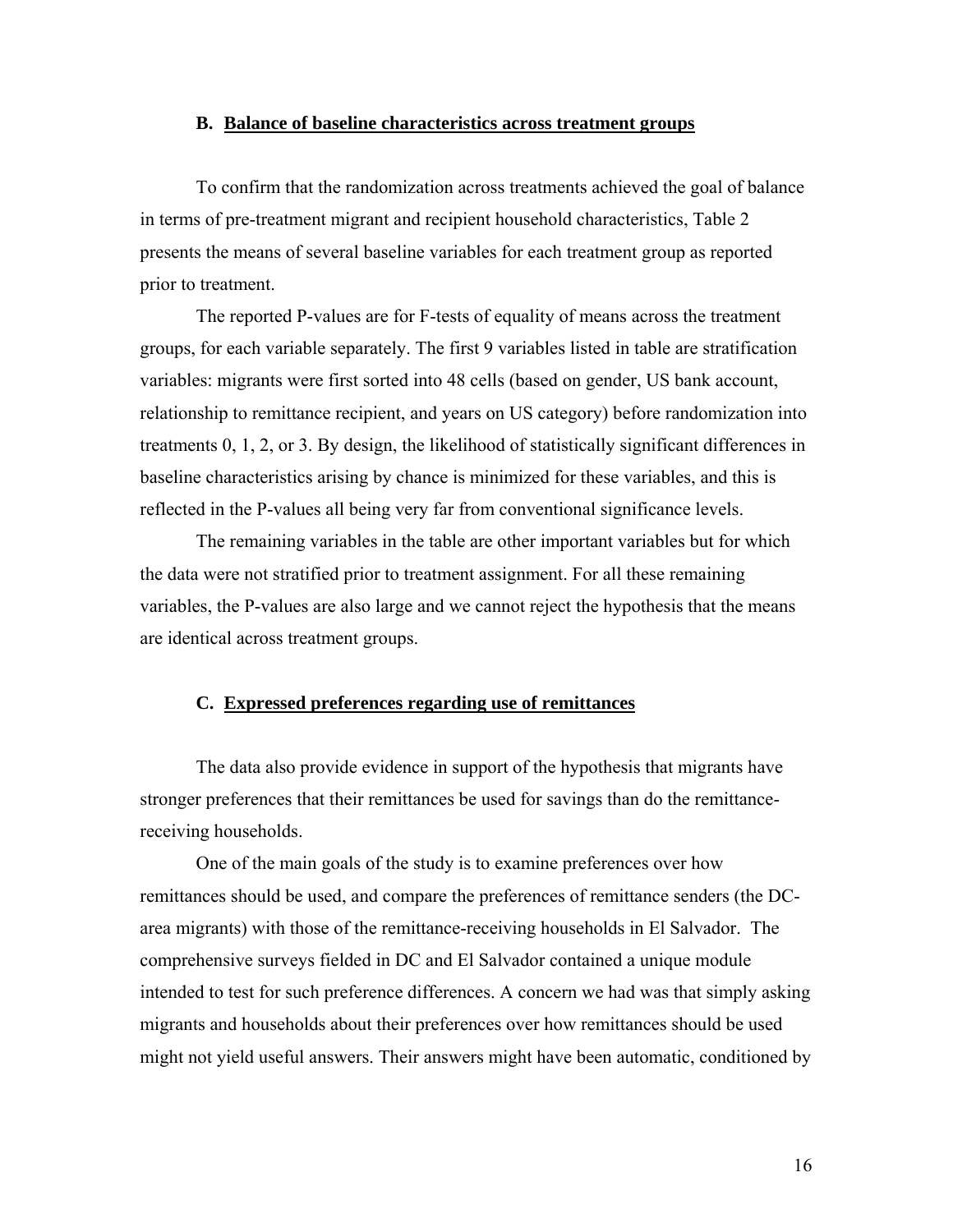what respondents thought was the "right" answer. Or respondents might not have thought carefully (as opposed to as situation where actual money were at stake).

 Mindful of these issues, our approach was to tell survey respondents that their household in El Salvador was being entered into a raffle as part of the study. Respondents were told that 10 households in the study would win a prize of \$100. Each migrant was told that if their household in El Salvador won, the migrant would be able to specify exactly how the \$100 prize would be spent. The migrant was given a list of expenditure items, and was asked to divide the \$100 across one or more of these items. The list did not contain a "cash" option (the migrant could not say that some or all of the winnings would be given over in cash). A project representative would personally visit the household to ensure that the \$100 was spent exactly how the migrant specified.

Households in El Salvador were told of this raffle as well, and the household respondent was asked how he or she would like the \$100 to be allocated across the same expenditure categories. They were similarly told that a project representative would enforce that expenditure allocation should the household win the raffle. Households were not told how the DC-area migrant had previously responded to the same question (and survey staff in El Salvador did not have that information).<sup>14</sup>

This set-up gave both migrants and households incentives to answer thoughtfully and truthfully as to how they would prefer the funds to be used, because real money would be at stake if the household won the raffle. We would then expect that differences in preferences between migrants and households over how funds should be used would be reflected in their allocations of the possible \$100 raffle winnings.

Stark differences have indeed emerged between migrants' and households' allocations. Figure 1 presents the average breakdown of allocations across 13 expenditure categories for migrants (left-side pie chart) and households (right-side pie chart) for 740 pairs of migrants and households for which corresponding data on these raffle allocations are available, while Table 3 presents the mean allocations and the P-value of the F-test of the equality of the migrant vs. household means. The most obvious difference is that migrants allocate a much smaller amount (\$42.38) to "daily consumption" expenditures

 $\overline{a}$ 

 $14$  The raffle will be held at the beginning of 2009. 10 El Salvador households will be chosen at random to win the \$100. In half of these the migrant's expenditure allocation will be implemented, and in the other half the household's expenditure allocation will be implemented.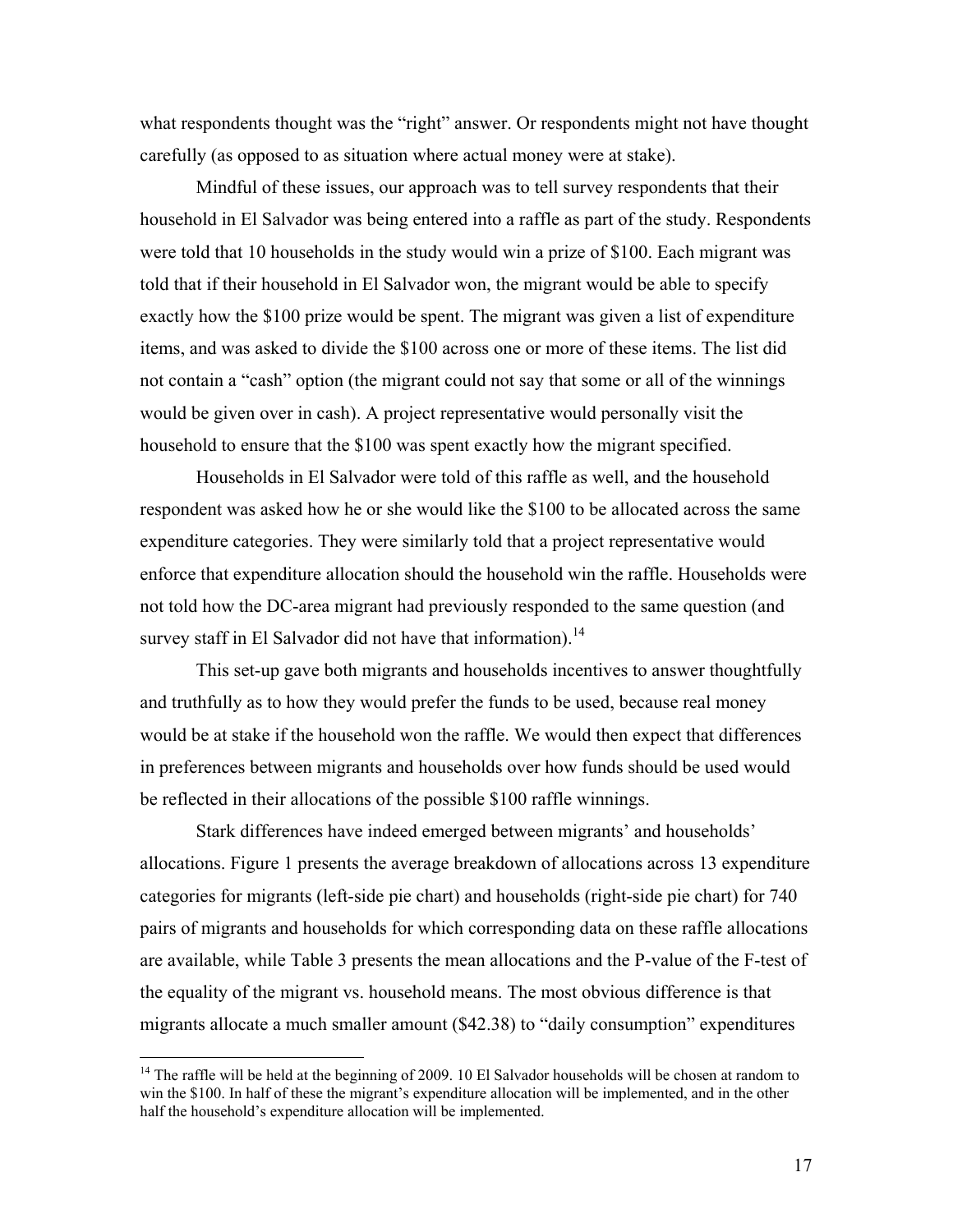than do recipient households, who allocate \$64.82 to daily consumption on average. A large fraction of that difference is accounted for by the fact that migrants allocate \$21.16 to savings, while households allocate just \$2.55 to savings on average. Both these differences are statistically significantly different from zero at the 1% level. The pattern is a strong confirmation that migrants have dramatically higher preferences for savings than do recipient households.

Some of the less-important expenditure categories also reveal differences between migrants and households. The categories where the differences are statistically significantly different from zero (at the 5% level) are as follows: phone bills (migrants \$1.46, households \$0.47), durable goods (migrants \$4.68, households \$0.66), and "other" (migrants \$1.20, households \$5.05). The higher allocation by migrants to phone expenditures may reflect a greater desire on the part of migrants to maintain connections with their families back home.

## **V. Impact of Treatments on Demand for Savings Accounts**

We first estimate equation (1) examining the impact of the various treatment conditions on take-up of savings accounts. The basic equation regresses an indicator for account opening on indicators for being assigned Treatment 2 and Treatment 3.

 Coefficient estimates for this most basic regression equation are reported in column 1 of Table 4. The coefficient of 0.332 on the constant term indicates that 33.2% of migrant/recipient pairs assigned to treatment 0 (the control group) had accounts at Banco Agricola in November 2008. The coefficients on Treatments 1, 2, and 3 are all positive in sign, and are all statistically significantly different from zero at the 1% level. The coefficients indicate that individuals offered Treatments 1, 2, and 3 were respectively 11.0, 13.0, and 20.1 percentage points more likely to have accounts at Banco Agricola. These coefficients are essentially unchanged when the stratification variables (gender, years in US category, US bank account ownership, relationship to recipient category), the migrant's allocation to savings, and fixed effects for the individual who conducted the marketing visit are included in the regression (column 2).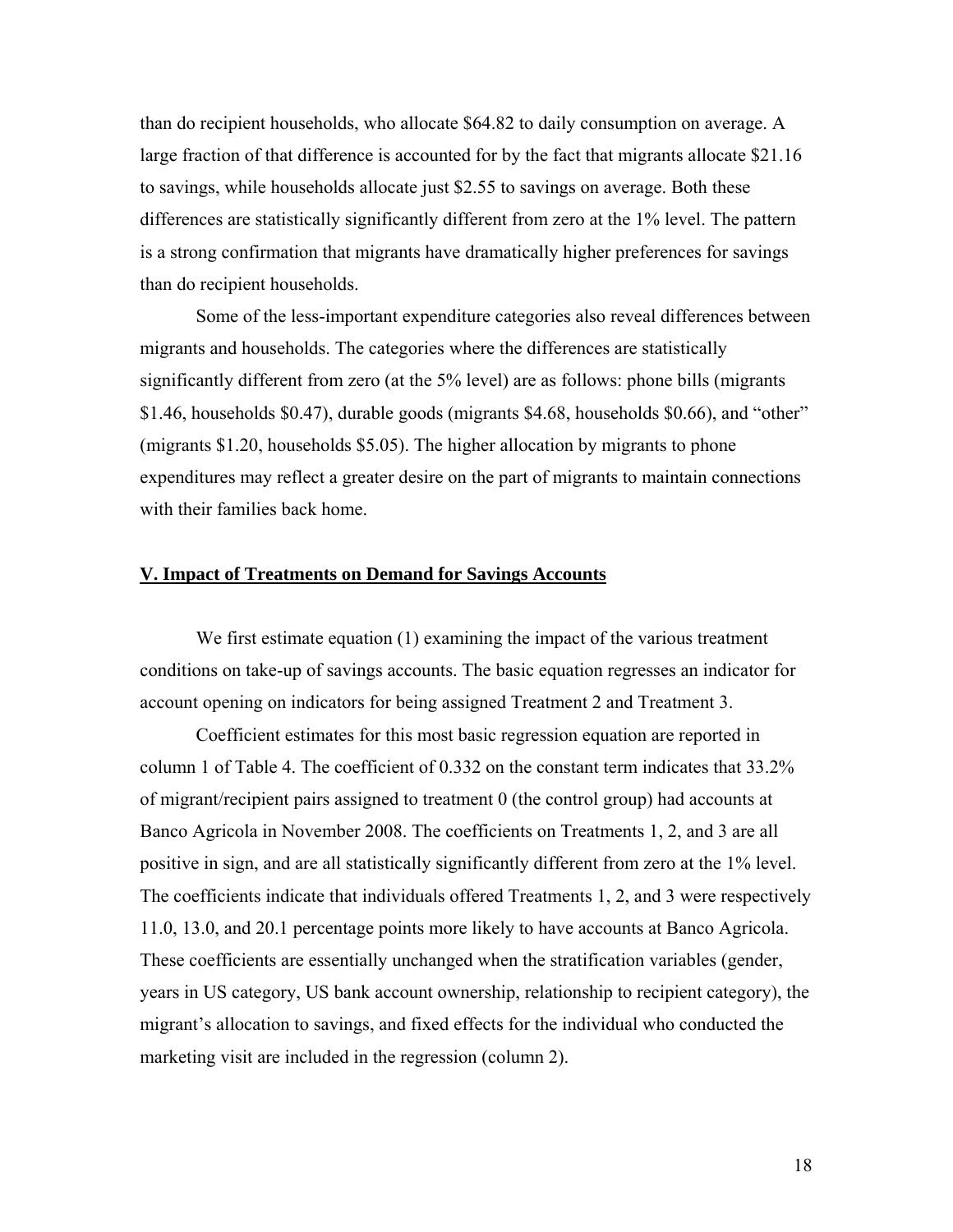These account opening patterns provide support to the hypothesis that migrants value the additional control over savings accounts afforded by the Treatment 3, compared to the degree of control offered in Treatments 2 and 1. The bottom rows of the table present p-values of F-tests of the difference between pairs of treatment coefficients. The impact of Treatment 3 is statistically significantly different from the impact of Treatment 2 at nearly the 5% level of significance in either specification (the p-value is 0.0519 and 0.0571 in columns 1 and 2, respectively). Similarly, the impact of Treatment 3 is statistically significantly different from the impact of Treatment 1 at the 5% significance level in both specifications. Meanwhile, the impacts of Treatments 2 and 1 are statistically indistinguishable from one another.

#### **VI. Impact of Treatments on Savings Balances**

 We also use equation (1) to examine the impact of the different treatment conditions on savings balances in Banco Agricola bank accounts. We separately examine savings in accounts that are under remittance recipients' names (including here joint *Cuenta Unidos* accounts held with the migrant) and under migrants' names (including here joint *Cuenta Unidos* accounts held with someone other than the remittance recipient).

## *Accounts for remittance recipients*

 In Table 5, the dependent variables are all types of savings accounts in the name of the remittance recipient in El Salvador. In the first two columns, the dependent variable is all savings across recipients' accounts, in specifications without (column 1) and with (column 2) right-hand-side control variables and fixed effects. In column 1, all coefficients on treatment indicators are positive, but owing to relatively large standard errors none are statistically significantly different from zero at conventional levels.

In column 2, the addition of controls for baseline (November 2006) savings and fixed effects for marketer and stratification cell leads the coefficient on Treatment 3 to be statistically significantly different from zero. Savings in recipient accounts for those whose migrant was assigned to Treatment 3 are \$491.55 higher than in the control group.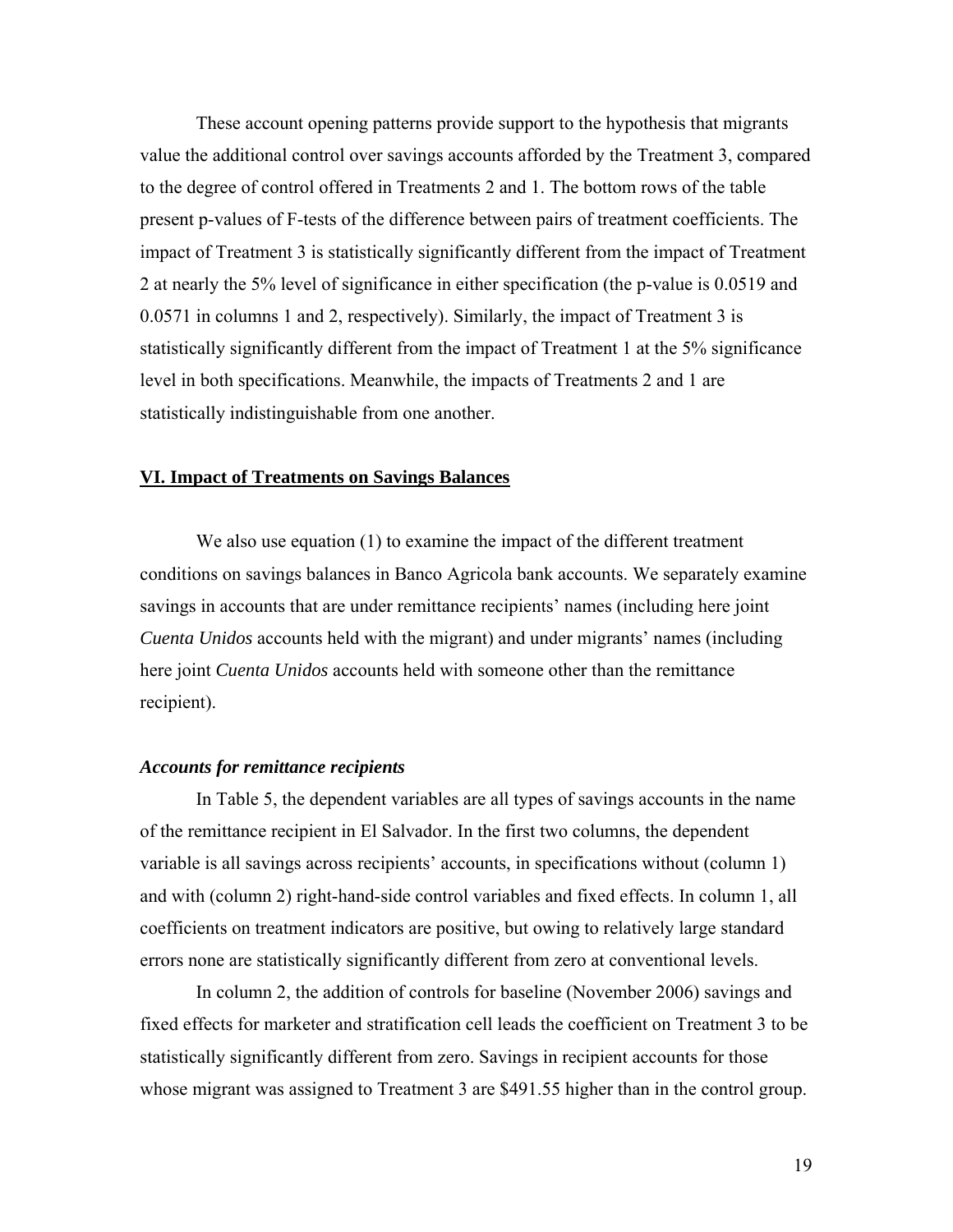In this specification the coefficients on Treatments 2 and 1, while positive, remain statistically insignificant. Treatment 3 does appear to have a greater impact on savings in recipients' accounts than does Treatment 2 or 1: the difference in coefficients for Treatment 3 vs. Treatment 2 is marginally significant (p-value 0.116), and the corresponding difference for Treatments 3 and 1 is significant at the 10% level.

 The remaining columns of the table look separately at treatment effects for two different types of recipient accounts: joint accounts (*Cuenta Unidos*) with the migrant (columns 3 and 4) and other recipient accounts (columns 5 and 6). The patterns that emerge are similar to those in the first two columns, with the largest effect being for Treatment 3 compared to Treatments 2 and 1 (although the impact of Treatment 3 is statistically significantly larger than those of the other two treatments only for the joint accounts offered through the project, in columns 3 and 4). The coefficient magnitudes indicate that Treatment 3 causes a \$193.49 increase in savings in *Cuenta Unidos* accounts and a \$298.06 increase in other recipient accounts.

#### *Accounts for migrants*

 In Table 6, the dependent variables are all types of savings accounts in the name of the D.C.-area migrant. In the first two columns, the dependent variable is all savings across migrants' accounts, in specifications without (column 1) and with (column 2) right-hand-side control variables and fixed effects. In column 1, coefficients on Treatments 1 and 2 are positive, but owing to relatively large standard errors neither is statistically significantly different from zero at conventional levels. The coefficient on Treatment 3 is actually negative in this column, but it is very small in magnitude and also not statistically significantly different from zero.

In column 2, the addition of controls for baseline (November 2006) savings and fixed effects for marketer and stratification cell leads the coefficient on Treatment 1 to be statistically significantly different from zero. Savings in migrant accounts for those assigned to Treatment 1 are \$250.14 higher than in the control group. In this specification the coefficients on Treatments 2 and 3 are both positive but remain statistically insignificant. Treatment 1 has a greater impact on savings in recipients' accounts than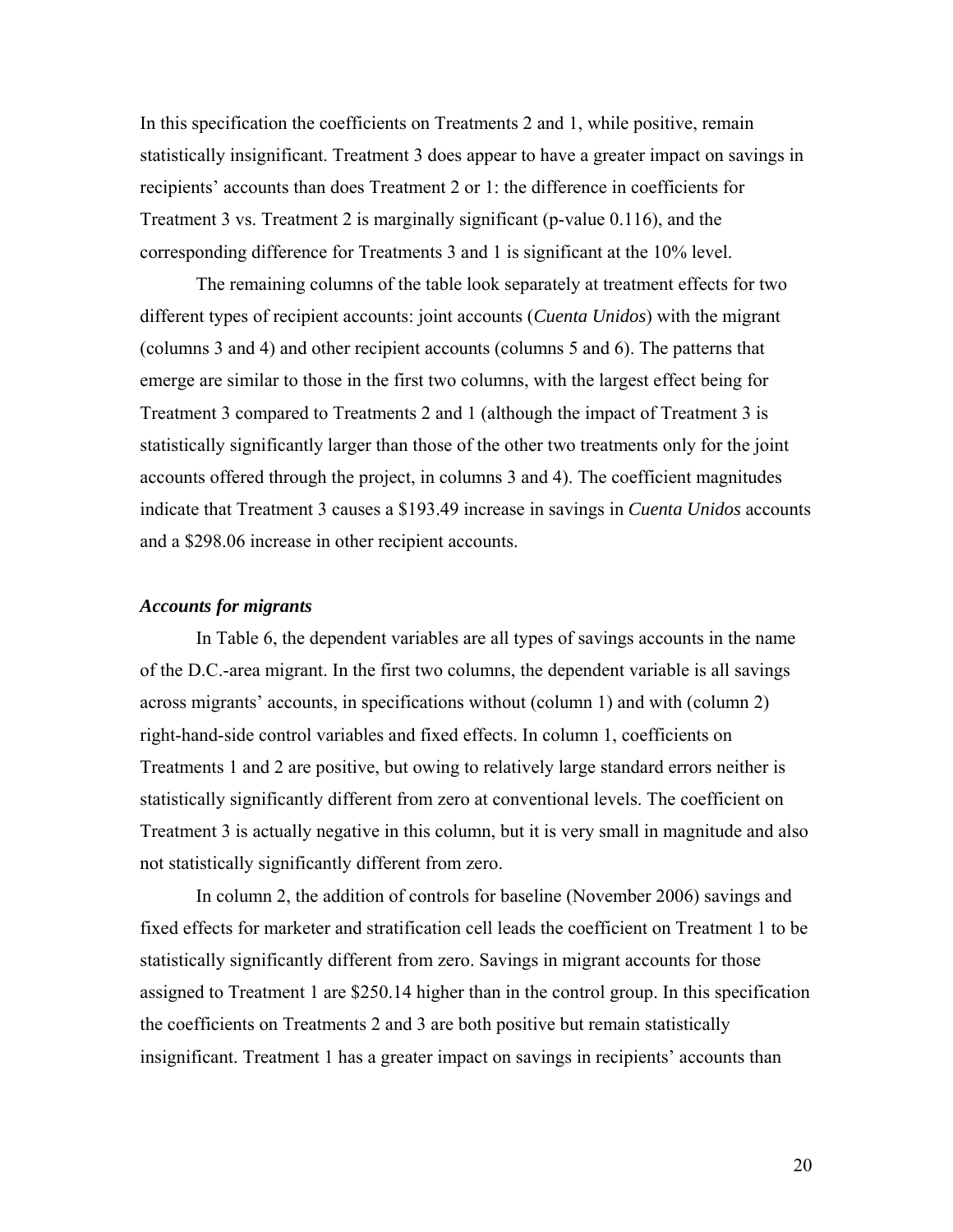does Treatment 2 or 3: the difference in coefficients for Treatment 1 vs. Treatment 2 is significant at the 10% level, as is the corresponding difference for Treatments 1 and 3.

 The remaining columns of the table look separately at treatment effects for three different types of recipient accounts: joint accounts (*Cuenta Unidos*) with someone other than the primary remittance recipient (columns 3 and 4), individual migrant *Ahorro Directo* accounts that were newly offered as part of this project (columns 5 and 6), and other migrant accounts (columns 7 and 8). It does not appear that migrants are accumulating savings in the new accounts created by the project: the coefficients on the treatment indicators are all small and statistically insignificantly different from zero for *Cuenta Unidos* and *Ahorro Directo* accounts (columns 3 through 6).

 For other migrant accounts (the last 2 columns of the table), however, the pattern of coefficients is similar to those in the first two columns: the largest effect is for Treatment 1 compared to Treatments 2 and 3. The coefficient indicates that Treatment 1 causes a \$197.66 increase in savings in other migrant accounts. The Treatment 1 effect is statistically significantly larger than the effects for Treatment 2 and Treatment 3 at the 10% and 5% levels, respectively.

#### *Interpretation of results*

 The first clear pattern in the empirical results is that even Treatment 1 (where the migrant was only offered an account for the remittance recipient) leads to a significant (11 percentage point) increase in account opening (Table 4), as well as an increase in savings in migrant accounts (Table 6). This may reflect the impact of the project's marketing of savings accounts to migrants: while in Treatment 1 migrants were only offered accounts for remittance recipients, the offer may have encouraged them to independently seek to open accounts for themselves at Banco Agricola, and start saving in those accounts. The fact that Treatment 1, which offered migrants no control over accounts (merely an ability to remit into recipients' accounts), led to no statistically significant change in savings in recipient accounts is consistent with the hypothesis that migrants value control over savings in El Salvador.

 Another revealing result is that the increase in savings in migrant accounts is only associated with Treatment 1 (Table 6), and not Treatments 2 or 3. A possible explanation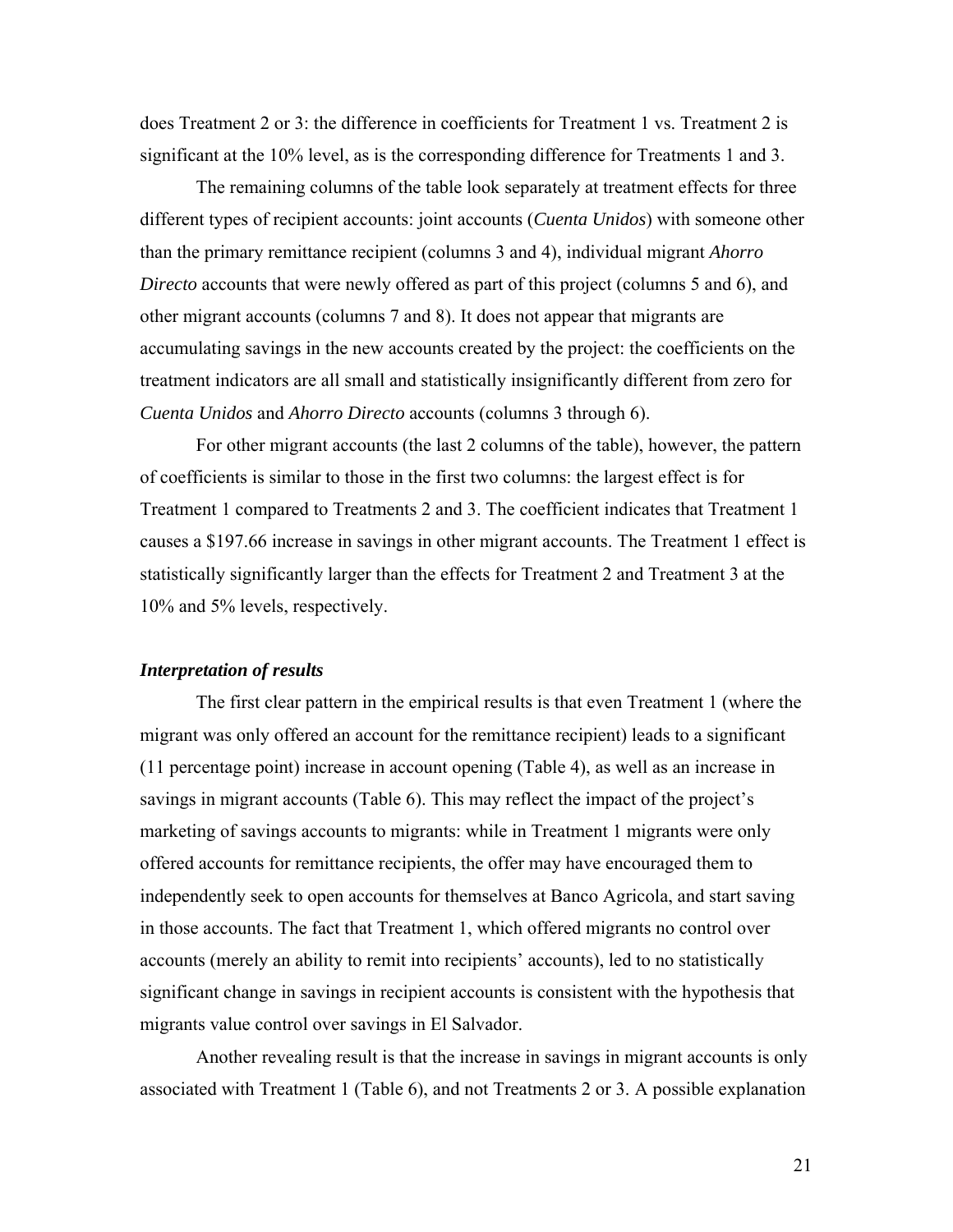is that the enhanced monitoring and control offered by Treatments 2 and 3 is enough to encourage migrants to save in joint accounts with recipients, rather than independently in their own accounts.

The final striking pattern in the results is that Treatment 3 leads to statistically and economically significantly higher account opening (Table 4) and savings in recipient accounts (Table 5) compared to Treatments 2 or 1. This pattern is consistent with the hypothesis that migrants do indeed value the enhanced control over accounts that the exclusive migrant account (*Ahorro Directo*) offers them. However, the fact that there is essentially no impact of Treatment 3 on actual savings in *Ahorro Directo* accounts (Table 6) suggests that the value of these accounts appears not to be as an actual active savings vehicle. Rather, it may be that these accounts simply enhance the bargaining power of migrants vis-à-vis remittance recipients: migrants can credibly threaten recipients that if recipients do not save according to migrants' wishes, that they have a ready means to save in El Salvador independently of the remittance recipient.

#### **VII. Conclusion**

 This paper contributes to knowledge in two areas. First, it expands our currently very limited knowledge about the determinants of international remittance flows, which have emerged in recent years as the largest and fastest-growing type of international financial flow to developing countries. Second, it contributes to the development economics literature on intrahousehold resource allocation and decision making, by documenting a demand on the part of migrants for greater control over the use of remittances sent to households in their country of origin.

We implemented a randomized field study that experimentally varied the amount of control that U.S.-based migrants from El Salvador could have over remittances sent into savings accounts in the home country. Our results provide support for the hypothesis that a desire for control over remittance uses is quantitatively large and has an important influence on financial decision making by migrants. We find that migrant demand for savings accounts is higher when migrants have the option of greater control over the accounts. When migrants have the option of joint or sole ownership of the account, the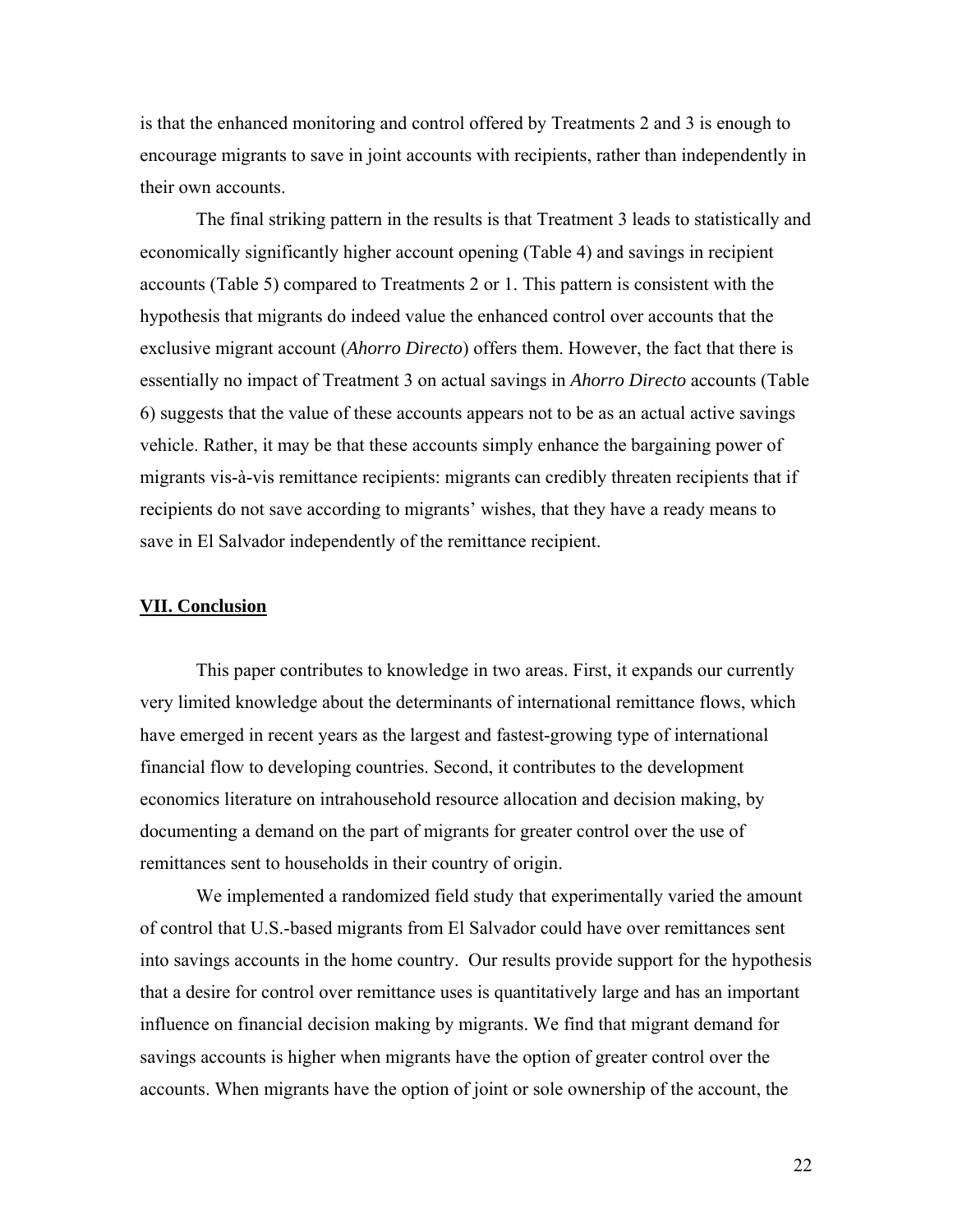post-treatment account ownership rate is 53.3%, compared to only 33.2% when the offered account can be in the remittance recipient's name only (a 60.5% increase in account opening). In addition, migrant control leads to more savings: savings more than double from a base of roughly \$400 when migrants have the option of full control over accounts, compared to a counterfactual of roughly zero savings growth. It also appears that migrants use enhanced control to improve their bargaining power over the savings behavior of recipients, rather than saving autonomously in their own accounts.

Ongoing data collection and survey work for this study will allow us to determine the impact of migrant control over savings on a variety of other outcomes in remittancereceiving households in El Salvador. Outcomes of interest in subsequent rounds of the survey include consumption, nutrition, child schooling, health status, and entrepreneurial investment.

#### **Appendix**

#### *Survey and Treatment Protocols*

The subjects of the field experiment are immigrants in the greater Washington D.C. area. To be eligible for inclusion in the sample, immigrants had to have met the following conditions: 1) they had to be from El Salvador, 2) their first entry into the U.S. had to have been within the last 15 years, and 3) they had to have sent a remittance to someone in El Salvador within the last 12 months.

A subset of migrants were only administered a brief baseline survey (to collect data on the treatment stratification variables and remittance raffle allocations) prior to being administered the marketing treatment. Another subset of migrants were recruited beforehand (up to 12 months before the marketing visit) and administered a comprehensive baseline survey questionnaire. Migrants administered the comprehensive baseline survey were paired with the household in El Salvador which is the migrant's primary remittance recipient, and we also attempted to field a comprehensive baseline survey for that recipient household.

The procedure for recruiting migrant-household pairs into the sample was as follows. First, we stationed our survey team at the two Salvadoran consulates in the Washington DC area (in DC proper and in Woodbridge, Virginia). The El Salvador consulate was aware of our study and agreed to cooperate. At regular intervals, a consular staffer would announce to individuals seated in the waiting area that our survey staff were present and ask for their participation. Survey team members were individuals of Salvadoran origin, and mostly female. Members of the survey team approached individuals in waiting area of the consulate and invited them to participate in the study. Other individuals were recruited for the study in the branches of Banagricola (a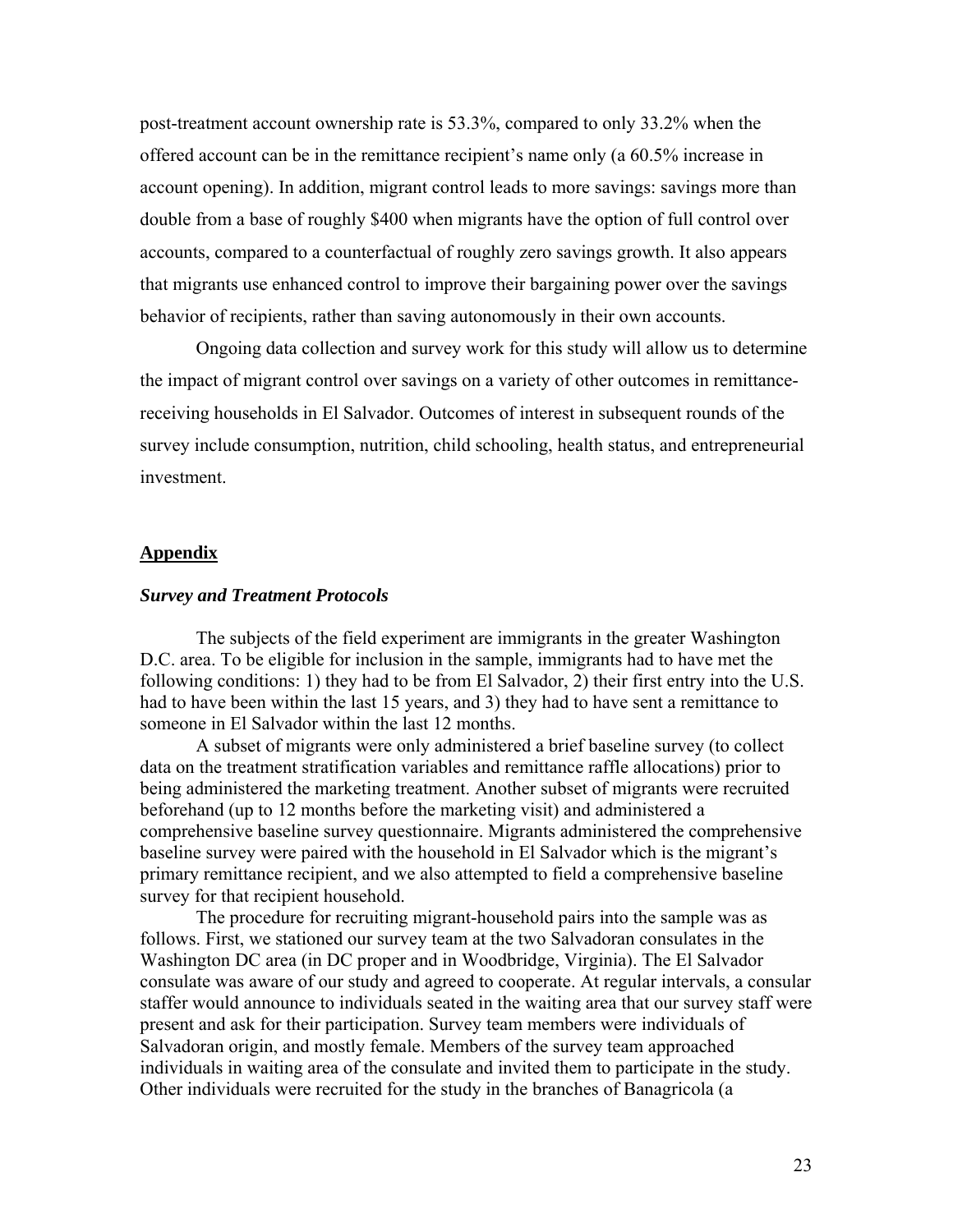subsidiary of Banco Agricola) remittance agencies in D.C., Maryland, and Virginia. Individuals who agreed to participate were administered the survey instrument then and there, or (in a small number of cases) at a different time and location of the subject's choosing. The survey took 1 hour to complete on average. The D.C. survey work began in June 2007 and was completed in January 2008.

The migrant sample comprises a reasonable cross-section of Salvadoran migrants in the Washington, D.C. area, and includes both documented and undocumented migrants. The consulate of El Salvador serves Salvadorans regardless of their legal status. The main services sought by study participants at the consulate were passport renewals, civil registration (of births, deaths, and marriages), and assistance with processing of Temporary Protected Status (a special provision allowing temporary legal work for Salvadorans and other nationalities who entered the U.S. after natural disasters or civil strife in the home country).

After completion of a migrant survey in the DC area, a separate survey team (fielded by a Salvadoran survey organization hired for the project) was dispatched to survey the individual in El Salvador that the migrant identified as his or her primary remittance recipient on a variety of individual- and household-level topics. The El Salvador household surveys were fielded between November 2007 and June 2008.

We randomly allocated 25% of the migrants in the sample to each of the four treatment conditions. The treatments were administered via face-to-face visits at a location of the migrant's choice by marketers hired for the study. Assignment to either treatment 0, 1, 2, or 3 occurred only after the migrant had agreed to a marketing visit. Visits took from 1-2 hours. Marketers were paid a flat fee for each completed visit which is the same for all treatment conditions (to remove any differential incentive to complete visits of different types). In cases where baseline surveys were administered to the migrant and associated remittance-receiving household in El Salvador, marketing visits were only scheduled after the survey of the El Salvador household had been completed, to eliminate bias in survey responses related to treatment assignment. The marketing visits were carried out between December 2007 and July 2008.

To help track migrants' remittance behavior after the visit, all visited migrants were given a special card (called a "VIP card") that provides a discount for sending remittances via Banagricola remittance locations in the DC area. Each card has a unique code that is entered into the computer during the remittance transaction to validate the discount, allowing us to track individual remittance transactions that take advantage of the discount. Banco Agricola's normal remittance charge is \$10 for a remittance up to \$1,500, and the VIP card allows the migrant to send a remittance for a randomlydetermined price of either \$4, \$5, \$6, \$7, \$8, or \$9 (once randomly assigned at the outset, the price is fixed for the 12-month validity period of the card).<sup>15</sup> Eligibility for the card was conditional on the migrant presenting an identification document of some sort (usually a Salvadoran passport). Migrants were told to bring an identification document in the initial appointment phone call.

 $\overline{a}$ 

<sup>&</sup>lt;sup>15</sup> This remittance price randomization is independent of the randomization to assign treatments  $0, 1, 2,$  or 3, and so should not confound interpretation of any differences across treatments. The remittance price randomization was implemented for a separate study within the same study population on the impact of remittance prices on the frequency and amount of remittances.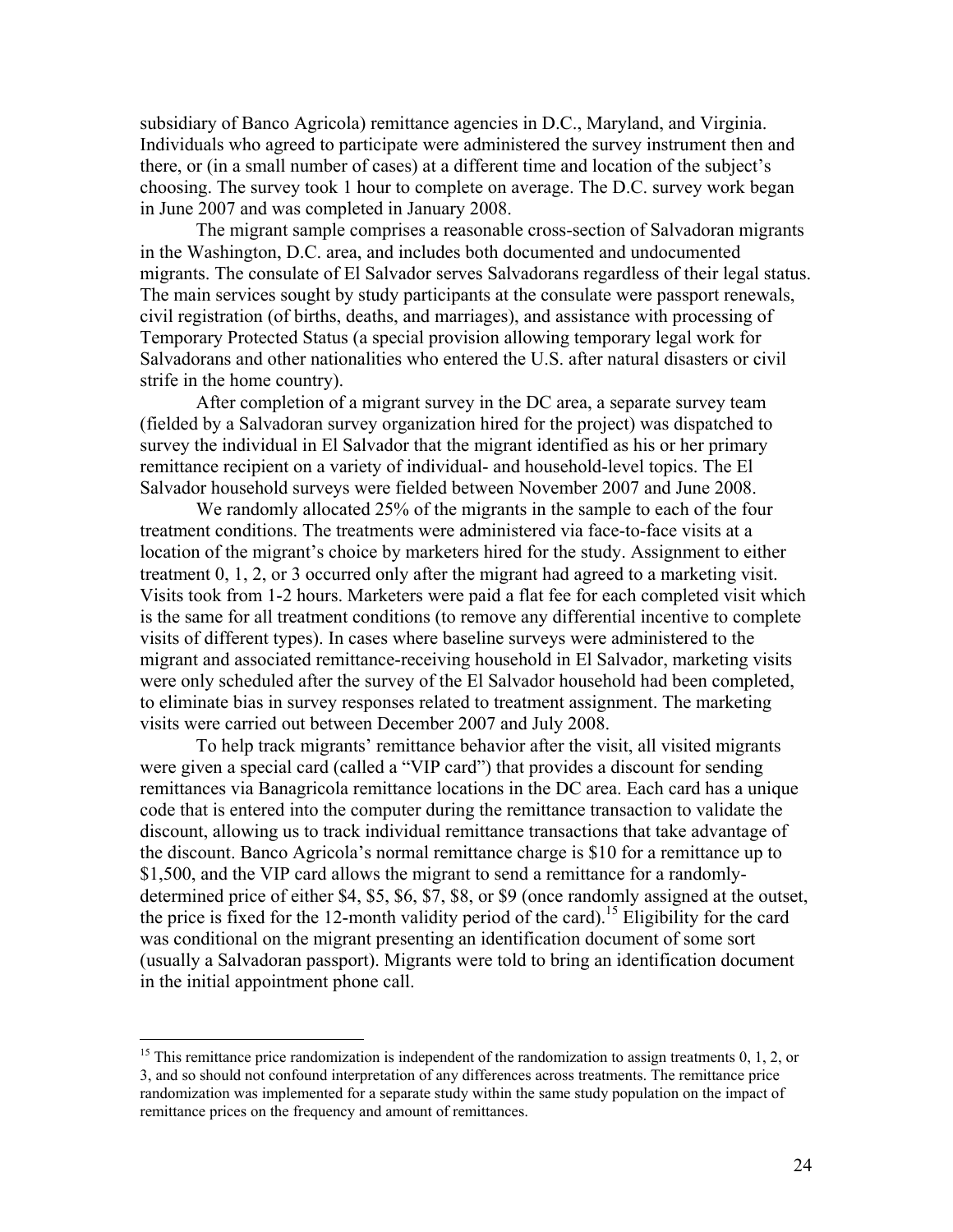## **References**

Adams, Jr., Richard H. "Remittances and Poverty in Guatemala." World Bank Policy Research Working Paper No. 3418, September 2004.

Adams, Jr., Richard H. "Remittances, Household Expenditure and Investment in Guatemala." World Bank Policy Research Working Paper No. 3532, March 2005.

Ashraf, Nava, "Spousal Control and Intra-Household Decision Making: An Experimental Study in the Philippines," *American Economic Review*, forthcoming.

Ashraf, Nava, Dean Karlan, and Wesley Yin, "Tying Odysseus to the Mast: Evidence from a Commitment Savings Product in the Philippines," *Quarterly Journal of Economics*, May 2006.

Browning, M., and Chiappori, P.-A., "Efficient Intra-household Allocations: A General Characterisation and Empirical Tests," *Econometrica*, 66 (6), 1998, pp. 1241-1278.

Chen, Joyce, "Migration and Imperfect Monitoring: Implications for Intra-household Allocation," *American Economic Review: Papers and Proceedings*, May 2006.

Cox-Edwards, Alexandra and Manuelita Ureta, "International Migration, Remittances, and Schooling: Evidence from El Salvador," *Journal of Development Economics*, Vol. 72, 2003, pp. 429-461.

De Laat, Joost, "Moral Hazard and Costly Monitoring: The Case of Split Migrants in Kenya," mimeo, Brown University, 2005.

Dubois, P. and E. Ligon, "Incentives and Nutrition for Rotten Kids: Intrahousehold Food Allocation in the Philippines," Working Paper, 2003.

Duflo, Esther. 2003. "Grandmothers and Granddaughters: Old Age Pension and Intra-Household Allocation in South Africa." *World Bank Economic Review*. 17(1), 1-25.

Foster, A. and M. Rosenzweig, "Imperfect Commitment, Altruism, and the Family: Evidence from Transfer Behavior in Low-Income Rural Areas," *Review of Economics and Statistics*, 83, 2001, pp. 389-407.

Gul, Faruk and Wolfgang Pesendorfer, "Temptation and Self-Control," *Econometrica*  LXIX, (2001), 1403-1436.

Gul, Faruk and Wolfgang Pesendorfer, "Self-Control and the Theory of Consumption," *Econometrica* LXXII, 2004, pp. 119-158.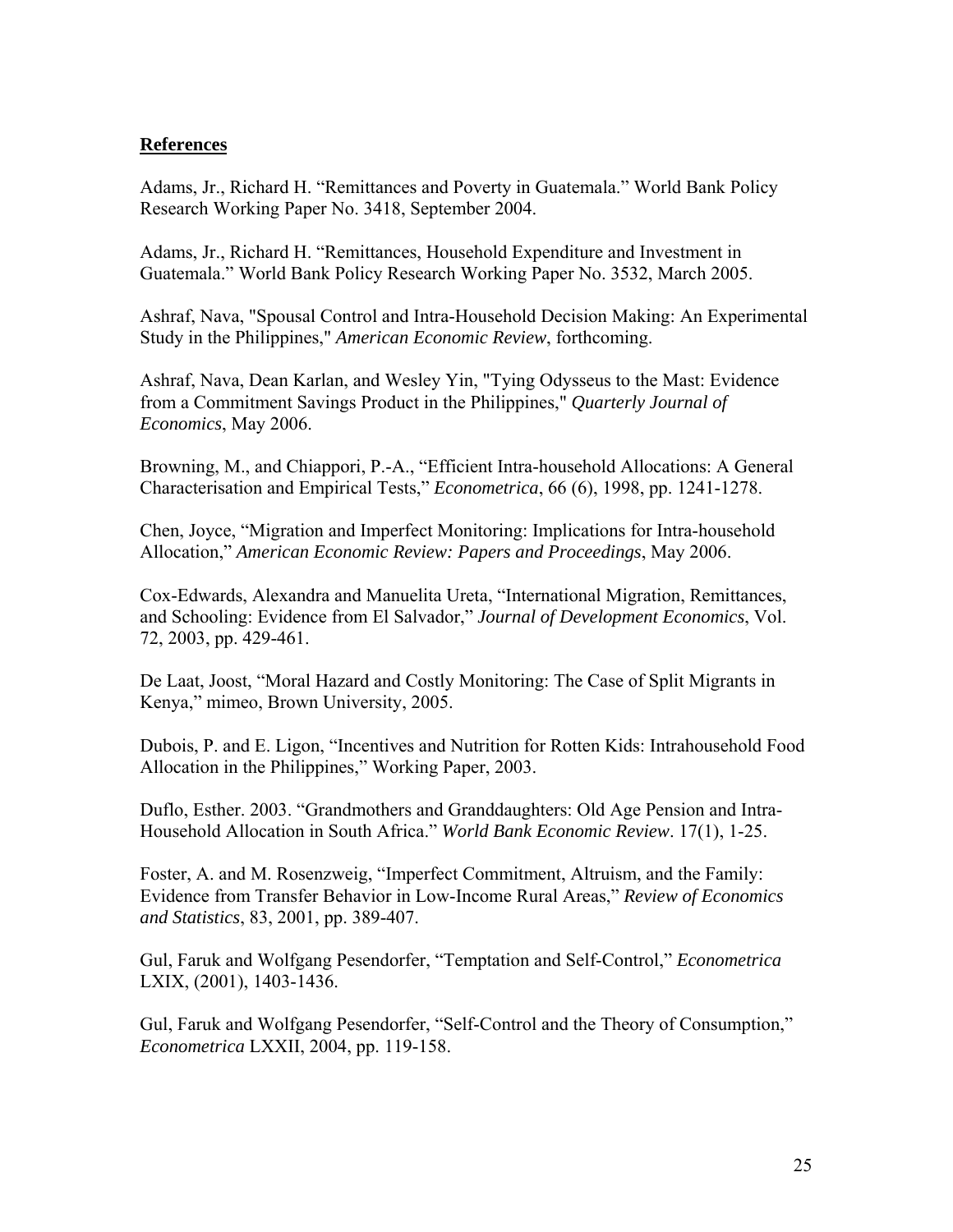Jankowski, Carrie, Richard D. Porter, and Tara Rice, "Against the Tide: Currency Use among Latin American Immigrants in Chicago," *Economic Perspectives*, Federal Reserve Bank of Chicago, 2<sup>nd</sup> quarter, 2007, pp. 2-21.

Laibson, David I., "Hyperbolic Discount Functions, Undersaving, and Savings Policy," NBER Working Paper, 1996.

Laibson, David I., "Golden Eggs and Hyperbolic Discounting," *Quarterly Journal of Economics,* 92, 1997, pp. 443-477.

Ligon, Ethan, Jonathan Thomas, and Tim Worall, "Informal Insurance Arrangements with Limited Commitment: Theory and Evidence from Village Economies," *Review of Economics and Studies*, 69, 2002, pp. 209-244.

Lundberg, S. and R. Pollak, "Separate Spheres Bargaining and the Marriage Market," *Journal of Political Economy*, 101, 1993, pp. 988-1010.

Manser, M. and M. Brown, "Marriage and Household Decision-Making: A Bargaining Analysis," *International Economic Review,* 21, 1980.

Martinez, Claudia, "Intra-Household Allocation and Bargaining Power: Evidence from Chile," mimeo, University of Michigan, 2006.

McElroy, M. and M. Horney, "Nash-Bargained Household Decisions: Towards a Generalization of the Theory of Demand," *International Economic Review*, 22/2, 1981.

Orozco, Manuel, "The Remittance Marketplace: Prices, Policy, and Financial Institutions," Pew Hispanic Center Report, 2004.

Pew Hispanic Center, *Billions in Motion: Latino Immigrants, Remittances, and Banking*. Washington, DC: Pew Hispanic Center and Multilateral Investment Fund, 2002.

Platteau, Jean-Philippe, "Traditional Systems of Social Security and Hunger Insurance: Past Achievements and Modern Challenges," in E. Ahmad, J. Dreze, J. Hills, and A. Sen (eds.), *Social Security in Developing Countries*, Oxford: Clarendon Press, 1991.

Rangel, Marcos, "Alimony Rights and Intrahousehold Allocation of Resources: Evidence from Brazil," *Economic Journal*, Vol. 116, 2006, pp. 627-658.

Ratha, Dilip, "Workers' Remittances: An Important and Stable Source of External Development Finance," in *Global Development Finance 2003: Striving for Stability in Development Finance*. Washington, DC: International Monetary Fund, 2003.

Ratha, Dilip, Sanket Mohapatra, K. M. Vijayalakshmi,and Zhimei Xu, *Migration and Development Brief 5.* Development Prospects Group, Migration and Remittances Team, 2008.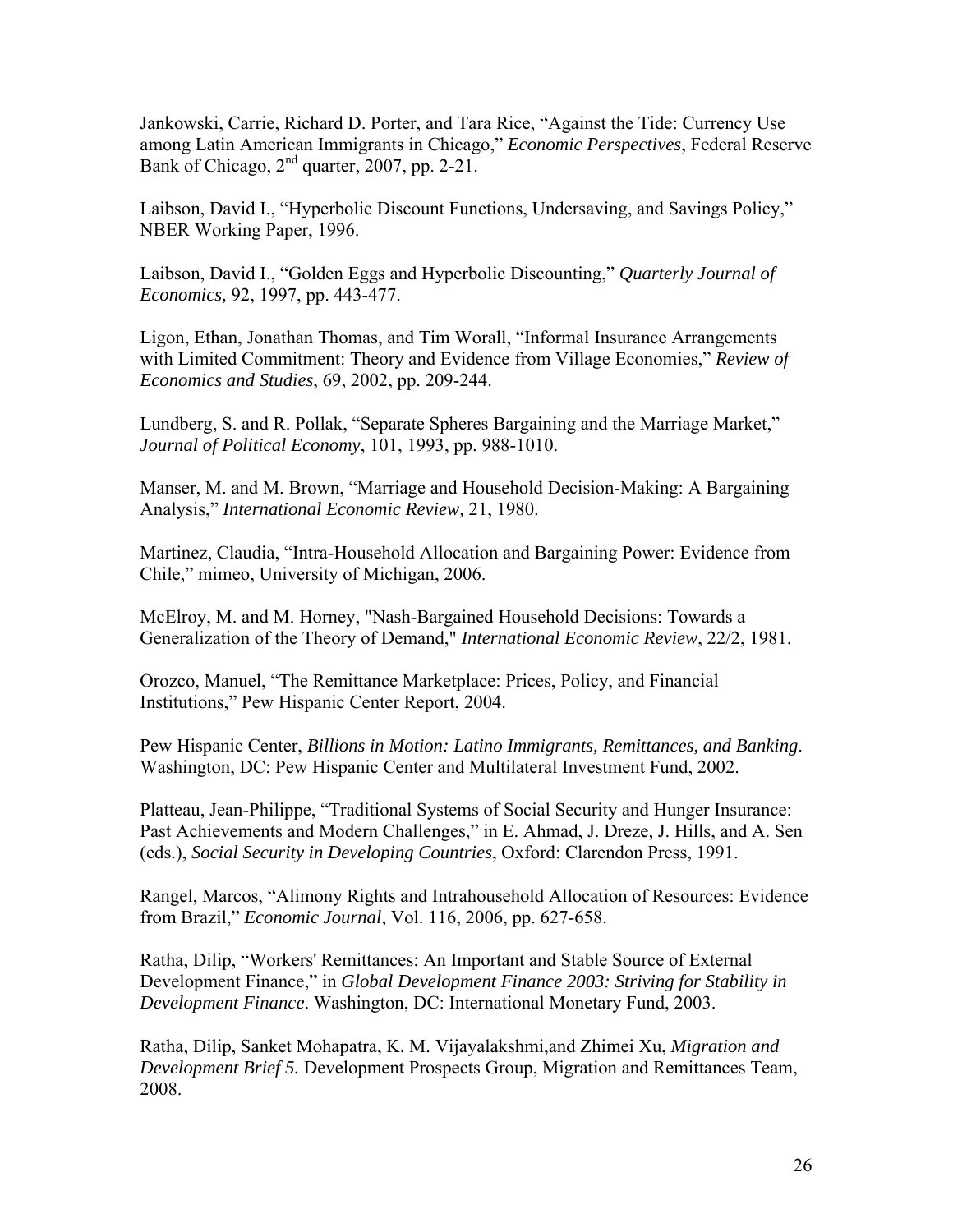Strauss, John and Duncan Thomas, "Human Resources: Empirical Modeling of Household and Family Decisions," in Jere Behrman and T.N. Srinivasan, eds., *Handbook of Development Economics*. New York: North-Holland, 1995.

Terry, Donald F. and Steven R. Wilson, eds., *Beyond Small Change: Making Migrant Remittances Count*. Washington, DC: Inter-American Development Bank, 2005.

Udry, C. (1996), "Gender, Agricultural Productivity and the Theory of the Household", *Journal of Political Economy*, 104.

United Nations, *International Migration Report 2002*, UN Population Division, New York.

United States Bureau of the Census, *International Data Base*, Washington, D.C., 2002.

Woodruff, Christopher and Rene Zenteno, "Migrant Networks and Microenterprises in Mexico," *Journal of Development Economics*, Vol. 82, No. 2, March 2007, pp. 509-528.

World Bank, *Global Economic Prospects 2006: Economic Implications of Remittances and Migration*. Washington, DC, 2006.

World Bank, *Close to Home: The Development Impact of Remittances in Latin America.* Washington, DC, 2007.

Yang, Dean, "Salvadorans Overseas: The Foundation of a Pro-Poor Growth Strategy," mimeo, University of Michigan, 2003.

Yang, Dean, "Why Do Migrants Return to Poor Countries? Evidence from Philippine Migrants' Exchange Rate Shocks," *Review of Economics and Statistics*, Vol. 88, No. 4, 2006, pp. 715-735.

Yang, Dean, "Coping with Disaster: The Impact of Hurricanes on International Financial Flows, 1970-2002," *B.E. Journal of Economic Analysis and Policy*: Vol. 8, No. 1 (Advances), Article 13, 2008a.

Yang, Dean, "International Migration, Remittances, and Household Investment: Evidence from Philippine Migrants' Exchange Rate Shocks," *Economic Journal*, Vol. 118, 2008b, pp. 591-630.

Yang, Dean and Claudia Martinez A.**,** "Remittances and Poverty in Migrants' Home Areas: Evidence from the Philippines," in Caglar Ozden and Maurice Schiff, eds., *International Migration, Remittances, and the Brain Drain*, World Bank, 2005.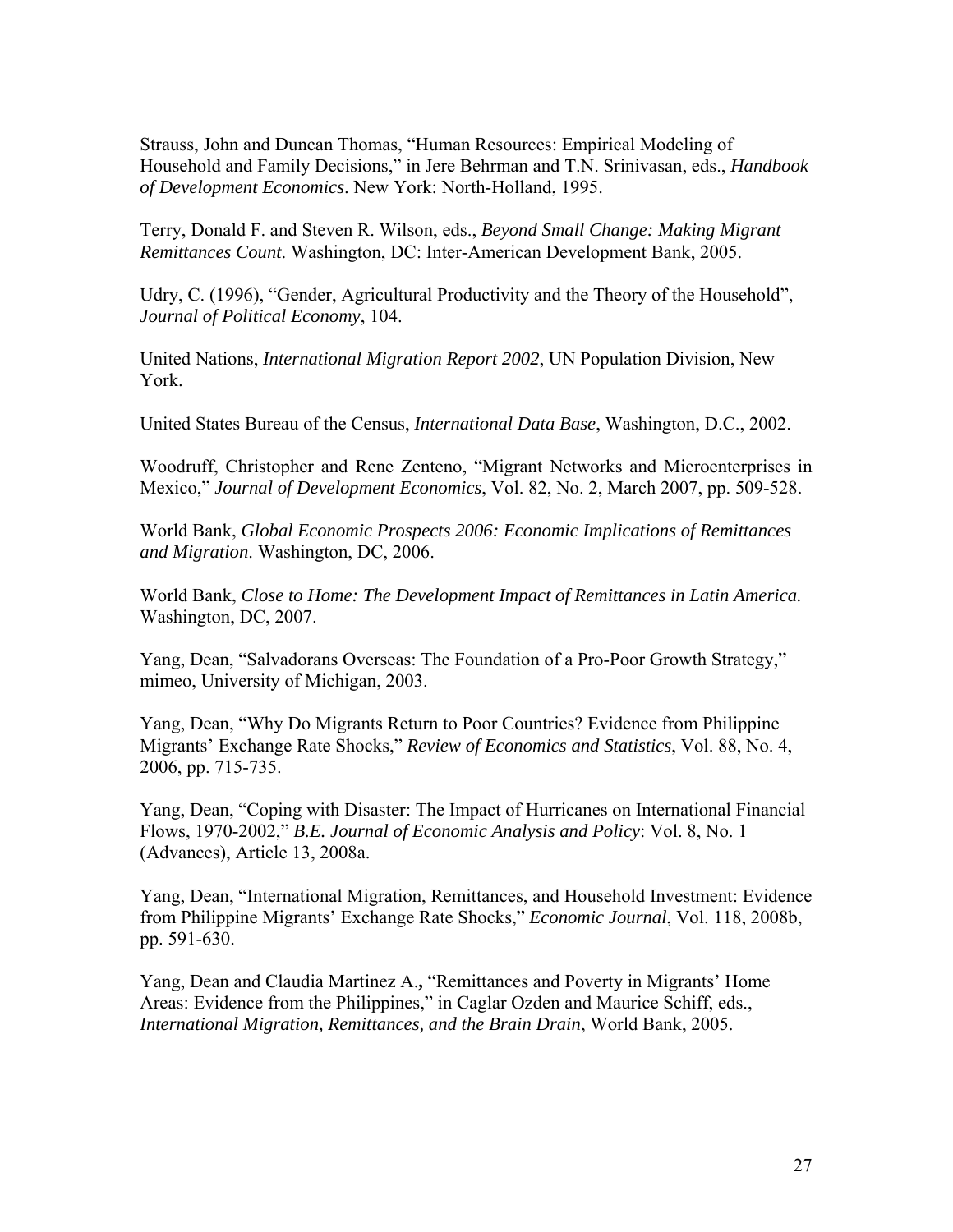Yang, Dean and HwaJung Choi, "Are Remittances Insurance? Evidence from Rainfall Shocks in the Philippines," *World Bank Economic Review*, Vol. 21 (2), 2007, pp. 219- 248.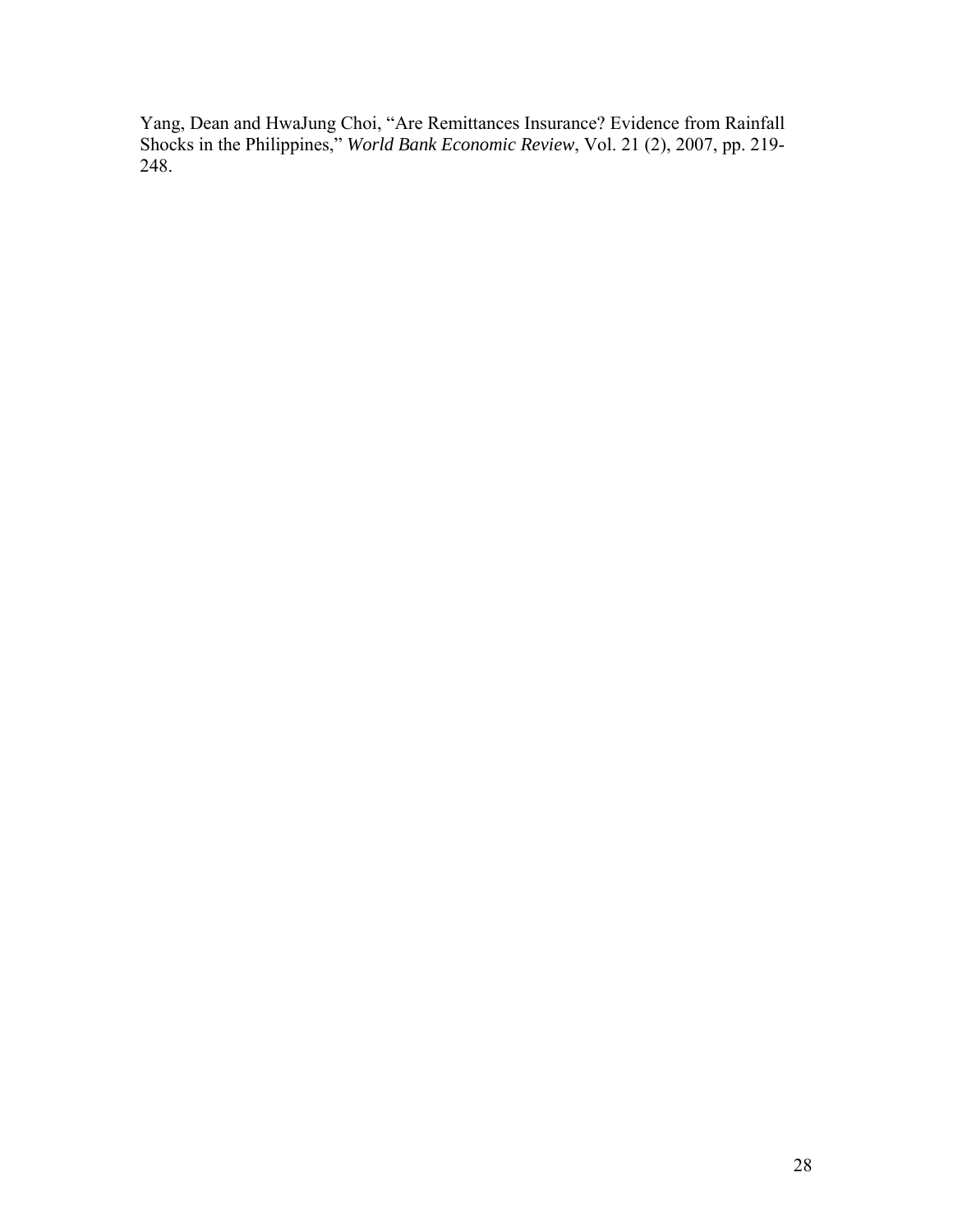#### **Table 1: Summary statistics**

| Variable                                             | Mean     | Std. Dev. | $10th$ pct.      | Median           | 90th pct.        | Num. Obs. |
|------------------------------------------------------|----------|-----------|------------------|------------------|------------------|-----------|
| Basic variables collected for all study participants |          |           |                  |                  |                  |           |
| Treatment 0 (no savings facility offered)            | 0.25     | 0.44      | $\boldsymbol{0}$ | 0                | 1                | 1,451     |
| Treatment 1 (remittance recipient account only)      | 0.24     | 0.43      | $\boldsymbol{0}$ | $\boldsymbol{0}$ | $\mathbf{1}$     | 1,451     |
| Treatment 2 (joint account)                          | 0.26     | 0.44      | $\boldsymbol{0}$ | $\boldsymbol{0}$ | $\mathbf{1}$     | 1,451     |
| Treatment 3 (joint + migrant account)                | 0.25     | 0.43      | $\boldsymbol{0}$ | $\boldsymbol{0}$ | $\mathbf{1}$     | 1,451     |
| Migrant is female                                    | 0.29     | 0.46      | $\boldsymbol{0}$ | $\boldsymbol{0}$ | $\mathbf{1}$     | 1,451     |
| Migrant has US bank account                          | 0.67     | 0.47      | $\boldsymbol{0}$ | $\mathbf{1}$     | $\mathbf{1}$     | 1,451     |
| Recipient is migrant's parent                        | 0.49     | 0.50      | $\boldsymbol{0}$ | $\boldsymbol{0}$ | $\mathbf{1}$     | 1,451     |
| Recipient is migrant's spouse                        | 0.14     | 0.34      | $\boldsymbol{0}$ | $\boldsymbol{0}$ | 1                | 1,451     |
| Recipient is migrant's child                         | 0.05     | 0.22      | $\boldsymbol{0}$ | $\boldsymbol{0}$ | $\boldsymbol{0}$ | 1,451     |
| Recipient is migrant's other relative                | 0.32     | 0.47      | $\boldsymbol{0}$ | $\boldsymbol{0}$ | $\mathbf{1}$     | 1,451     |
| Migrant has been in US 0-5 years                     | 0.51     | 0.50      | $\boldsymbol{0}$ | 1                | $\mathbf{1}$     | 1,451     |
| Migrant has been in US 6-10 years                    | 0.35     | 0.48      | $\theta$         | $\boldsymbol{0}$ | $\mathbf{1}$     | 1,451     |
| Migrant has been in US 11-15 years                   | 0.14     | 0.35      | $\boldsymbol{0}$ | $\boldsymbol{0}$ | 1                | 1,451     |
| Migrant allocation to savings in raffle              | 20.92    | 40.23     | $\boldsymbol{0}$ | $\boldsymbol{0}$ | 100              | 1,451     |
| Variables collected in baseline survey               |          |           |                  |                  |                  |           |
| Migrant's years in the US                            | 5.57     | 3.60      | 1                | 5                | 11               | 900       |
| Migrant has US bank account only                     | 0.53     | 0.50      | $\boldsymbol{0}$ | 1                | 1                | 900       |
| Migrant has El Salvador bank account only            | 0.07     | 0.26      | $\boldsymbol{0}$ | $\boldsymbol{0}$ | $\boldsymbol{0}$ | 900       |
| Migrant has account in both US and El Salvador       | 0.10     | 0.30      | $\boldsymbol{0}$ | $\boldsymbol{0}$ | $\mathbf{1}$     | 900       |
| Migrant's annual income (US\$)                       | 25,710   | 58,339    | 5,779            | 18,430           | 41,280           | 868       |
| Migrant's household's annual income (US\$)           | 38,533   | 90,200    | 8,237            | 26,840           | 62,300           | 900       |
| Migrant's years of education                         | 8.80     | 4.93      | $\overline{c}$   | 9                | 12               | 868       |
| Migrant's age                                        | 30.89    | 7.65      | 22               | 30               | 41               | 896       |
| Migrant's annual remittances sent (US\$)             | 4,987    | 4,120     | 1,200            | 3,900            | 9,600            | 900       |
| Migrant's remittances as share of annual hh inc.     | 0.512    | 2.792     | 0.039            | 0.155            | 0.598            | 899       |
| Migrant's total hh savings balance (US\$)            | 2,845    | 5,107     | $\boldsymbol{0}$ | 750              | 8,100            | 808       |
| Migrant's savings as share of annual hh inc.         | 0.149    | 0.539     | 0.000            | 0.030            | 0.297            | 807       |
| Migrant is US citizen                                | 0.01     | 0.08      | $\boldsymbol{0}$ | 0                | $\boldsymbol{0}$ | 896       |
| Migrant hh size in U.S.                              | 4.81     | 2.15      | $\overline{c}$   | 5                | 8                | 900       |
| Migrant is married or partnered                      | 0.59     | 0.49      | $\boldsymbol{0}$ | $\mathbf{1}$     | $\mathbf{1}$     | 899       |
| Migrant is coresident with spouse/partner            | 0.73     | 0.44      | $\theta$         | 1                | 1                | 528       |
| Recipient allocation to savings in raffle            | 2.55     | 15.35     | $\mathbf{0}$     | $\overline{0}$   | $\overline{0}$   | 741       |
| Recipient's annual hh income (US\$)                  | 14,117   | 177,786   | 1,200            | 3,540            | 9,680            | 741       |
| Recipient has savings account                        | $0.20\,$ | 0.40      | $\boldsymbol{0}$ | $\boldsymbol{0}$ | $\mathbf{1}$     | 736       |
| Recipient total hh savings balance (US\$)            | 381      | 1,729     | $\boldsymbol{0}$ | $\boldsymbol{0}$ | 380              | 736       |
| Recipient's years of education                       | 5.13     | 5.66      | $\boldsymbol{0}$ | 3                | 12               | 731       |
| Recipient's age                                      | 46.84    | 14.93     | 26               | 48               | 66               | 741       |
| Recipient's annual remittances received (US\$)       | 3,155    | 2,809     | 650              | 2,400            | 6,000            | 741       |
| Recipient hh size                                    | 4.61     | 2.37      | 2                | 4                | 8                | 741       |
| Savings data from Banco Agricola (US\$, Nov. 2006)   |          |           |                  |                  |                  |           |
| Savings in recipient's name                          | 444      | 3,811     | $\boldsymbol{0}$ | $\boldsymbol{0}$ | 100              | 1,451     |
| Savings in migrant's name                            | $87\,$   | 766       | $\boldsymbol{0}$ | $\boldsymbol{0}$ | $\mathbf{0}$     | 1,451     |

Notes -- Survey data collected in 2007-2008 in Washington, D.C. and El Salvador. Indicator for "Migrant is coresident with spouse/partner" is undefined if individual does not have a partner or spouse. Savings data from Banco Agricola are from the bank's internal databases.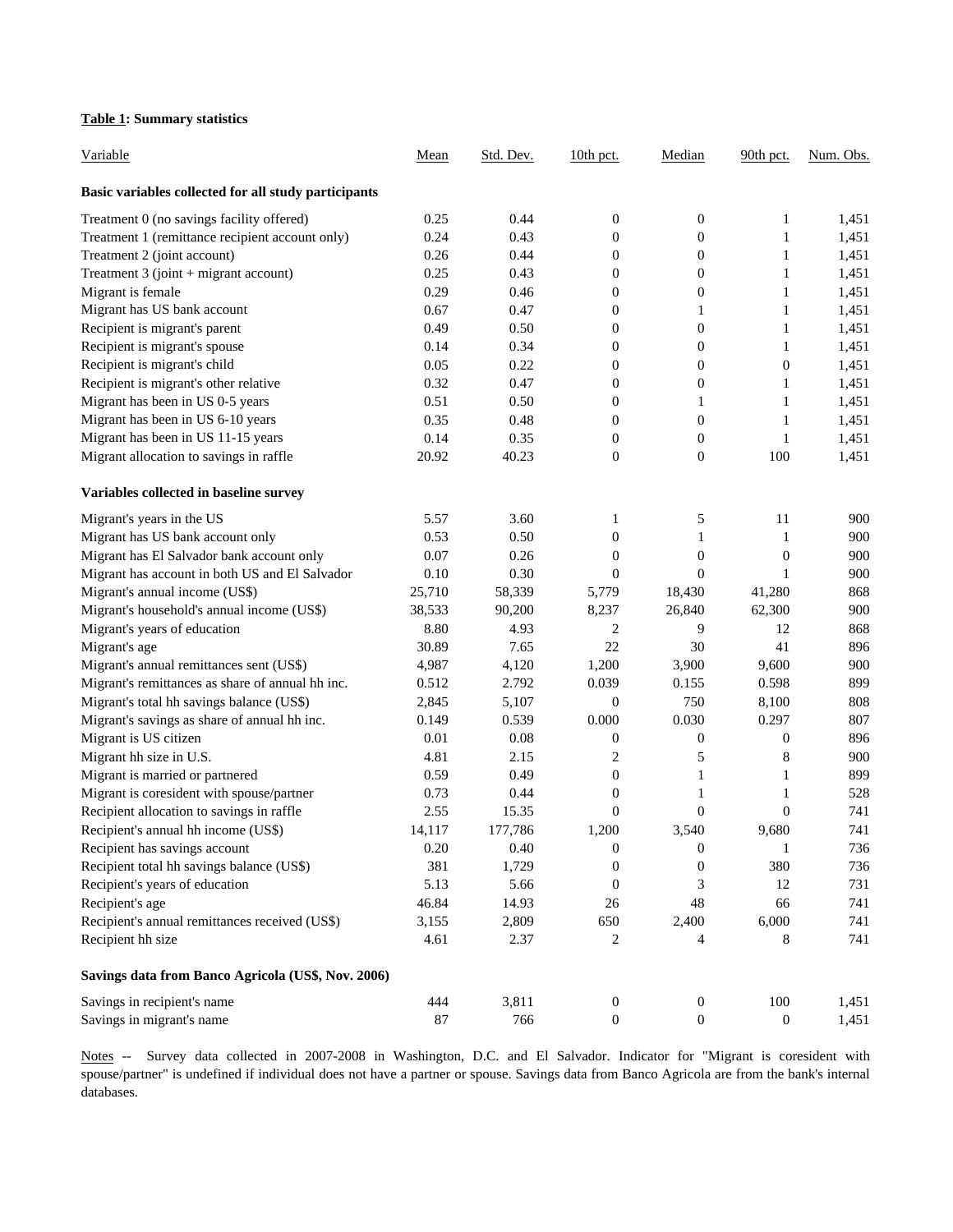|                                           |                          | Treatment group | P-value:       |                |                           |
|-------------------------------------------|--------------------------|-----------------|----------------|----------------|---------------------------|
| Variable                                  | $\underline{\mathbf{0}}$ | $\overline{1}$  | $\overline{2}$ | $\overline{3}$ | test of equality of means |
| Migrant is female                         | 0.26                     | 0.32            | 0.31           | 0.29           | 0.335                     |
| Migrant has US bank account               | 0.66                     | 0.66            | 0.70           | 0.67           | 0.643                     |
| Recipient is migrant's parent             | 0.48                     | 0.51            | 0.50           | 0.49           | 0.921                     |
| Recipient is migrant's spouse             | 0.17                     | 0.12            | 0.13           | 0.13           | 0.264                     |
| Recipient is migrant's child              | 0.07                     | 0.05            | 0.03           | 0.06           | 0.204                     |
| Recipient is migrant's other relative     | 0.29                     | 0.32            | 0.34           | 0.32           | 0.412                     |
| Migrant has been in US 0-5 years          | 0.52                     | 0.50            | 0.49           | 0.51           | 0.890                     |
| Migrant has been in US 6-10 years         | 0.34                     | 0.36            | 0.37           | 0.34           | 0.857                     |
| Migrant has been in US 11-15 years        | 0.14                     | 0.14            | 0.14           | 0.15           | 0.986                     |
| Migrant allocation to savings in raffle   | 22.04                    | 19.86           | 19.92          | 21.85          | 0.813                     |
| Log (migrant's annual income)             | 9.66                     | 9.48            | 9.70           | 9.47           | 0.306                     |
| Migrant's years of education              | 8.87                     | 8.20            | 9.31           | 8.71           | 0.134                     |
| Migrant's age                             | 30.61                    | 31.05           | 31.04          | 30.87          | 0.924                     |
| Recipient allocation to savings in raffle | 2.02                     | 2.21            | 2.00           | 3.91           | 0.564                     |
| Log (recipient's hh income)               | 8.03                     | 8.00            | 8.06           | 7.94           | 0.841                     |
| Recipient's years of education            | 5.69                     | 4.52            | 5.09           | 5.26           | 0.278                     |
| Recipient's age                           | 44.94                    | 46.41           | 47.65          | 48.08          | 0.189                     |
| Savings in recipient's name               | 405.93                   | 602.24          | 404.64         | 370.68         | 0.847                     |
| Savings in migrant's name                 | 116.05                   | 62.53           | 111.92         | 56.94          | 0.608                     |
| Savings, recipient + migrant              | 521.98                   | 664.77          | 516.83         | 427.63         | 0.879                     |

## **Table 2: Means of baseline variables by treatment group**

Notes -- Table presents means of key variables for each treatment group as reported at baseline, prior to treatment. Pvalue is for F-test of equality of means across treatment groups. The first 9 variables listed in table are stratification variables: migrants were first sorted into 48 cells (based on gender, US bank account ownership, relationship to remittance recipient, and years on US category) before randomization into treatments 0, 1, 2, or 3. Savings data are from internal Banco Agricola database, as of November 2006.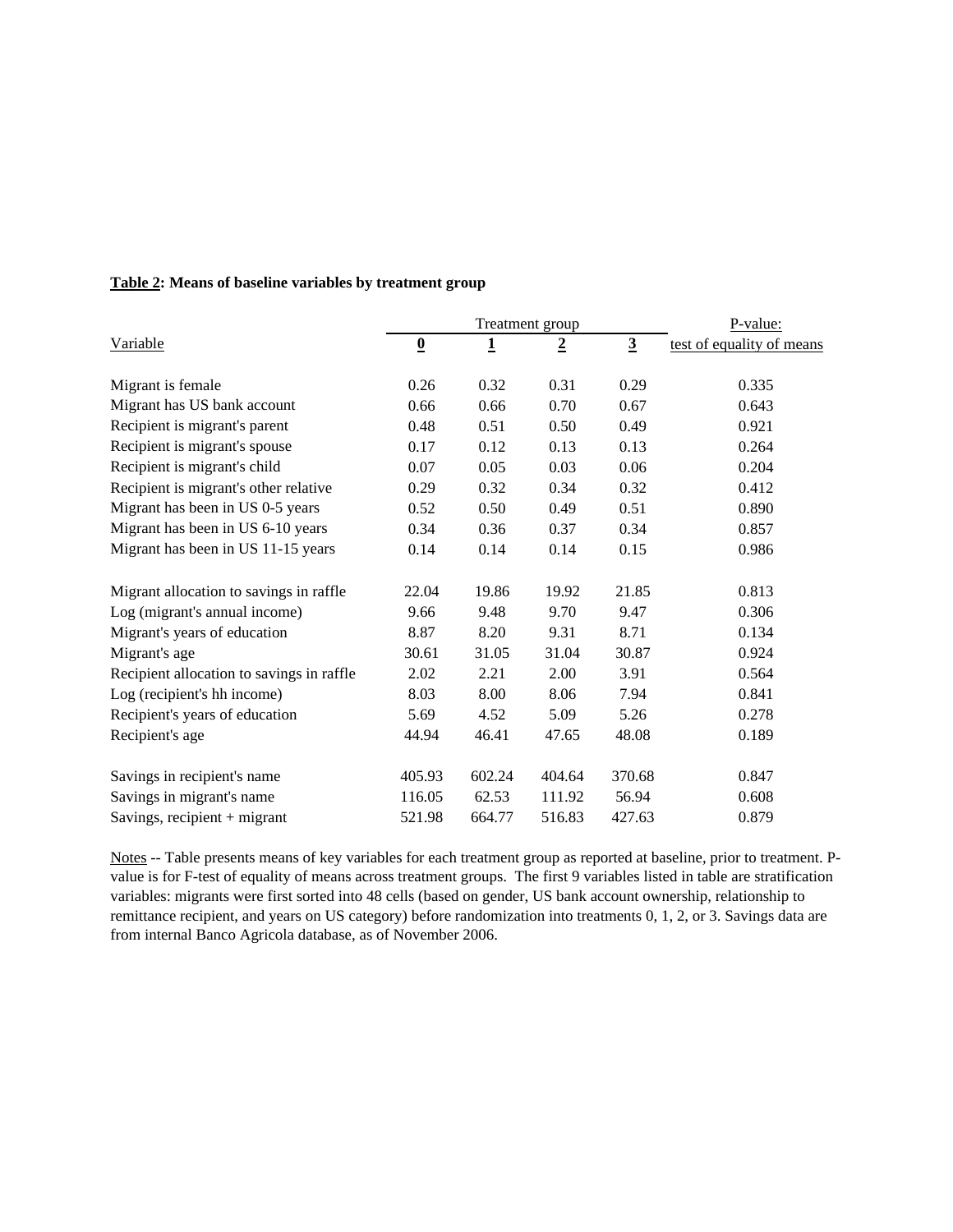#### **Table 3: Migrant vs. recipient allocation of \$100 in possible raffle winnings**

(U.S. dollars)

| Raffle use categories   | Migrant (in | Remittance    | Difference (migrant P-value: test of |             |
|-------------------------|-------------|---------------|--------------------------------------|-------------|
|                         | U.S.        | Recipient (in | minus recipient                      | equality of |
|                         |             | El Salvador)  | allocation)                          | means       |
|                         |             |               |                                      |             |
| Daily consumption       | 42.38       | 64.82         | $-22.44$                             | 0.000       |
| Savings                 | 21.16       | 2.55          | 18.61                                | 0.000       |
| Clothing                | 7.19        | 6.31          | 0.88                                 | 0.414       |
| Housing                 | 2.43        | 1.91          | 0.52                                 | 0.471       |
| Medical expenditures    | 9.40        | 7.69          | 1.71                                 | 0.173       |
| Educational expenses    | 5.57        | 5.67          | $-0.10$                              | 0.916       |
| Utilities bills         | 3.51        | 3.84          | $-0.33$                              | 0.698       |
| Small business expenses | 0.74        | 0.54          | 0.20                                 | 0.612       |
| Phone bills             | 1.46        | 0.47          | 0.99                                 | 0.039       |
| Agricultural inputs     | 0.27        | 0.41          | $-0.14$                              | 0.655       |
| Durable goods           | 4.68        | 0.66          | 4.02                                 | 0.000       |
| Automobile payments     | 0.00        | 0.07          | $-0.07$                              | 0.318       |
| Other (specify)         | 1.20        | 5.05          | $-3.85$                              | 0.000       |
| Num. obs.               | 740         | 740           |                                      |             |

Notes -- Table presents mean amounts allocated to given expenditure category out of \$100 in possible remittance raffle winnings. Sample comprised of matched pairs of Salvadoran migrants in the U.S. and their "primary" remittance recipient in El Salvador. Migrants report desired allocation of funds by the remittance recipient. Remittance recipients report desired allocation of funds by themselves. "Housing" includes rent, construction, and mortgage payments. P-value is for F-test of equality of means across two groups (migrants vs. remittance recipients).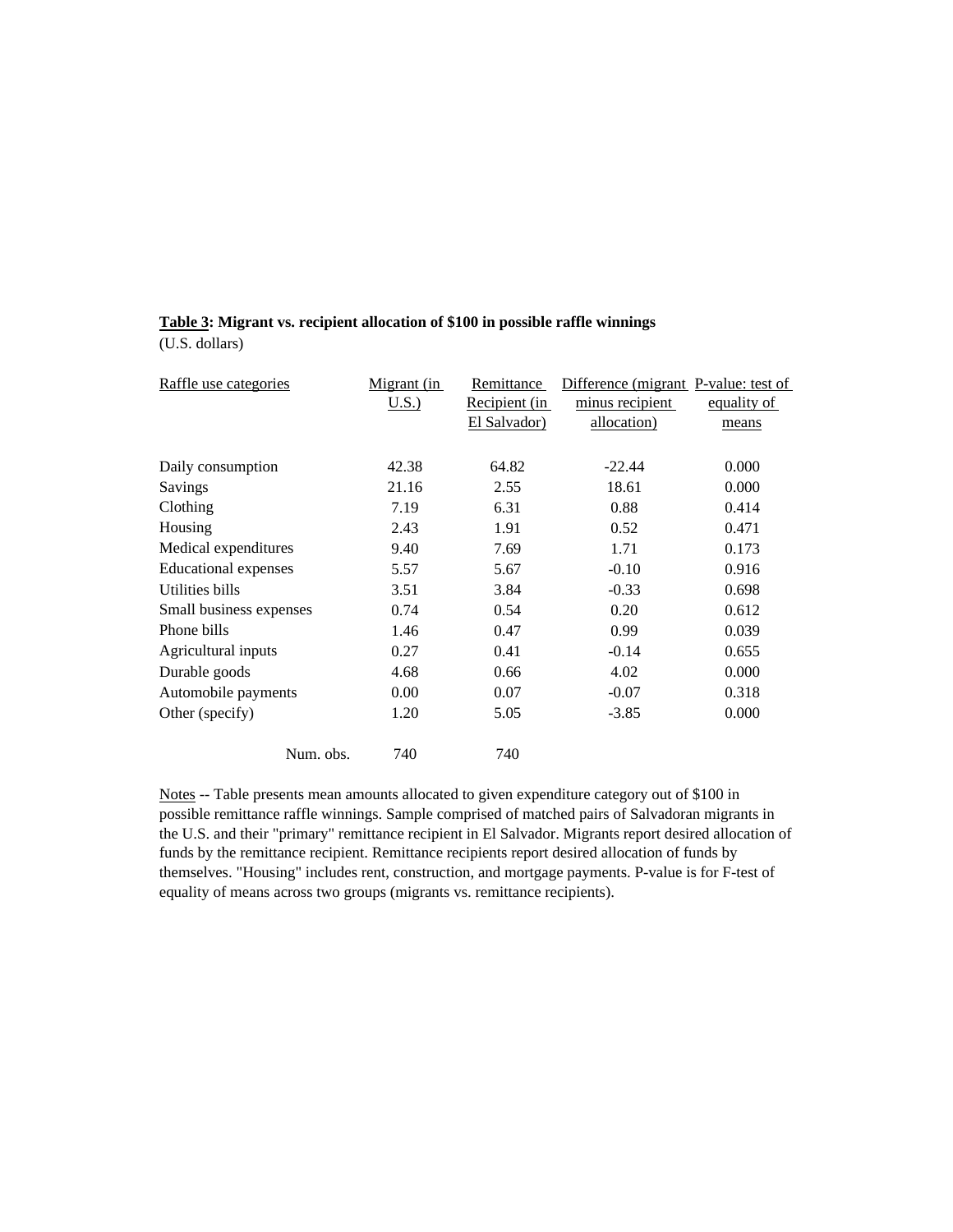#### **Table 4: Impact of treatments on account opening**

(Ordinary least-squares estimates)

Dependent variable: Indicator for migrant or recipient household having at least one account in November 2008

|                                                          | (1)                   | (2)                   |
|----------------------------------------------------------|-----------------------|-----------------------|
| Treatment $3$ (joint account $+$ indiv. migrant account) | $0.201***$<br>(0.036) | $0.197***$<br>(0.036) |
| Treatment 2 (joint account)                              | $0.130***$<br>(0.036) | $0.128***$<br>(0.036) |
| Treatment 1 (remittance recipient account)               | $0.110***$<br>(0.037) | $0.112***$<br>(0.037) |
| Constant                                                 | $0.332***$<br>(0.026) | $0.401**$<br>(0.187)  |
| Marketer fixed effects                                   |                       | Y                     |
| Fixed effects for stratification cell                    |                       | Y                     |
| <b>Observations</b><br>R-squared                         | 1451<br>0.021         | 1451<br>0.089         |
| P-value of F-test: equality of Treat. 3 & 2 coeffs.      | 0.0519                | 0.0571                |
| P-value of F-test: equality of Treat. $3 & 1$ coeffs.    | 0.0143                | 0.0209                |
| P-value of F-test: equality of Treat. $2 \& 1$ coeffs.   | 0.5846                | 0.6580                |

\* significant at 10%; \*\* significant at 5%; \*\*\* significant at 1%

Notes -- Dependent variable equal to 1 if migrant or remittance recipient has any account with Banco Agricola, 0 otherwise. Omitted treatment indicator is for Treatment 0 (control group). Marketer fixed effects are for the specific individual (out of 9) who conducted the marketing visit. Fixed effects for stratification cell are for each of 48 unique combinations of stratification variables: gender (male/female), having a US bank account (yes/no), relationship to remittance recipient (parent/child/spouse/other), and years in US category (0- 5 years/6-10 years/11-15 years).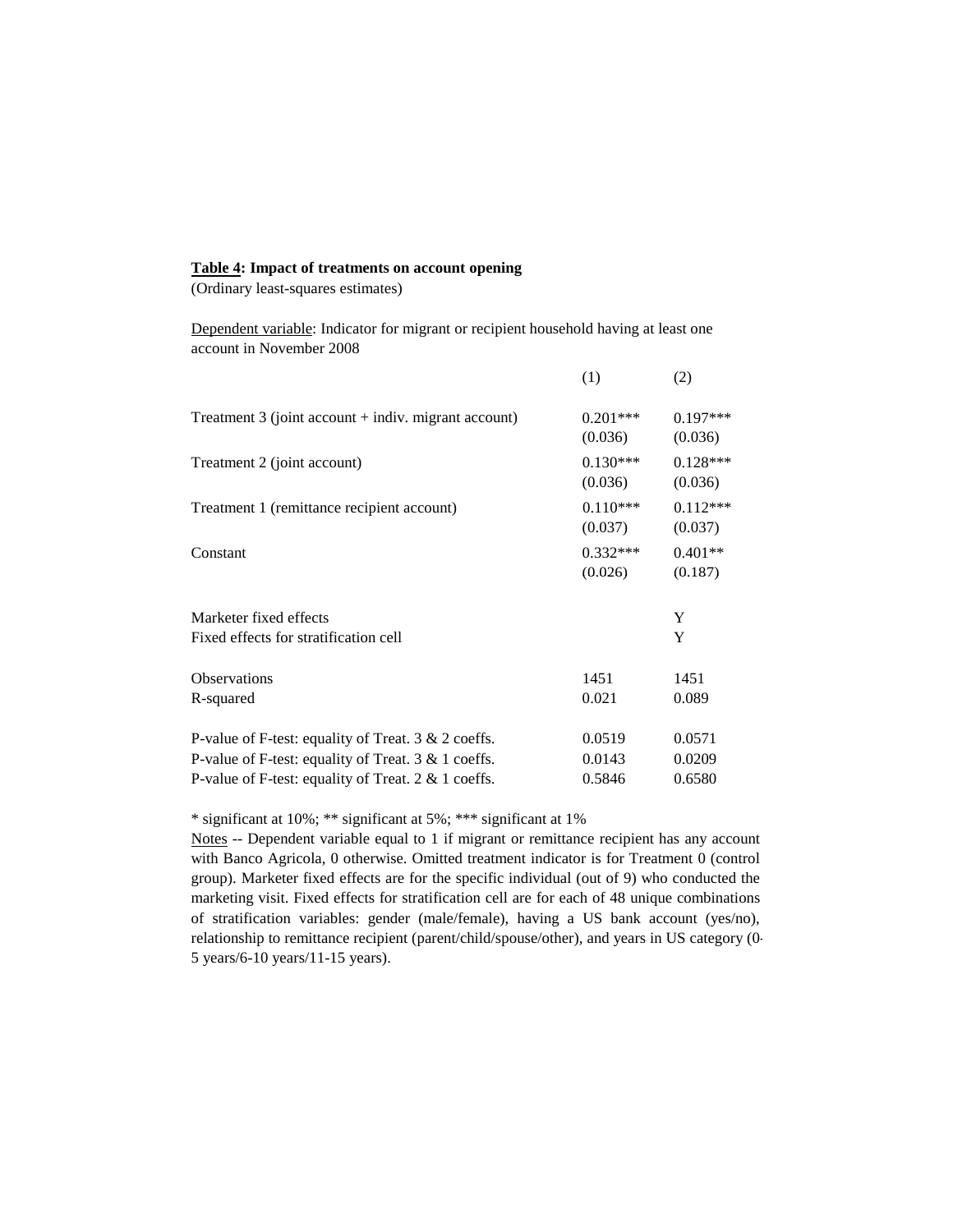#### **Table 5: Impact of treatment on savings balances of remittance recipient**

(Ordinary least-squares estimates)

Dependent variable: Savings by remittance recipient in Banco Agricola accounts in November 2008

|                                                                                                               | (1)                                    | (2)                                    | (3)                                | (4)                                                                       | (5)                                | (6)                                         |
|---------------------------------------------------------------------------------------------------------------|----------------------------------------|----------------------------------------|------------------------------------|---------------------------------------------------------------------------|------------------------------------|---------------------------------------------|
| Type of savings:                                                                                              | All accounts<br>in recipient's<br>name | All accounts<br>in recipient's<br>name | with migrant<br>(Cuenta<br>Unidos) | Joint accounts Joint accounts Other<br>with migrant<br>(Cuenta<br>Unidos) | accounts in<br>recipient's<br>name | Other<br>accounts in<br>recipient's<br>name |
| Treatment 3 (joint account + indiv. migrant account)                                                          | 435.24<br>(338.85)                     | 491.55***<br>(177.95)                  | 191.69***<br>(49.15)               | 193.49***<br>(50.02)                                                      | 243.55<br>(336.01)                 | 298.06*<br>(176.02)                         |
| Treatment 2 (joint account)                                                                                   | 223.03<br>(336.10)                     | 213.23<br>(176.87)                     | 38.31<br>(48.76)                   | 34.96<br>(49.71)                                                          | 184.72<br>(333.29)                 | 178.27<br>(174.95)                          |
| Treatment 1 (remittance recipient account)                                                                    | 376.88<br>(342.26)                     | 184.94<br>(179.35)                     | 8.13<br>(49.65)                    | 1.42<br>(50.41)                                                           | 368.75<br>(339.40)                 | 183.52<br>(177.41)                          |
| Savings in recipient's name, Nov. 2006                                                                        |                                        | $1.03***$<br>(0.02)                    |                                    | 0.01<br>(0.00)                                                            |                                    | $1.02***$<br>(0.02)                         |
| Savings in migrant's name, Nov. 2006                                                                          |                                        | 0.02<br>(0.08)                         |                                    | 0.04<br>(0.02)                                                            |                                    | $-0.02$<br>(0.08)                           |
| Constant                                                                                                      | 388.94<br>(238.78)                     | $-1,158.44$<br>(915.68)                | 16.34<br>(34.64)                   | $-102.09$<br>(257.36)                                                     | 372.60<br>(236.78)                 | $-1,056.35$<br>(905.75)                     |
| Marketer fixed effects                                                                                        |                                        | Y                                      |                                    | Y                                                                         |                                    | Y                                           |
| Fixed effects for stratification cell                                                                         |                                        | Y                                      |                                    | Y                                                                         |                                    | Y                                           |
| Observations<br>R-squared                                                                                     | 1451<br>0.001                          | 1451<br>0.742                          | 1451<br>0.013                      | 1451<br>0.042                                                             | 1451<br>0.001                      | 1451<br>0.743                               |
| P-value of F-test: equality of Treat. $3 & 2$ coeffs.                                                         | 0.529                                  | 0.116                                  | 0.002                              | 0.001                                                                     | 0.860                              | 0.494                                       |
| P-value of F-test: equality of Treat. 3 & 1 coeffs.<br>P-value of F-test: equality of Treat. $2 \& 1$ coeffs. | 0.865<br>0.652                         | 0.088<br>0.874                         | 0.000<br>0.541                     | 0.000<br>0.504                                                            | 0.713<br>0.586                     | 0.520<br>0.976                              |
| Mean savings in Nov. 2006, Treatment 0 (control group)                                                        | 405.93                                 |                                        |                                    |                                                                           |                                    |                                             |

Mean savings in Nov. 2008, Treatment 0 (control group) 388.94

\* significant at 10%; \*\* significant at 5%; \*\*\* significant at 1%

Notes -- Dependent variable is in US\$. Joint accounts (Cuenta Unidos) are in name of recipient. Omitted treatment indicator is for Treatment 0 (control group). Marketer fixed effects are for the specific individual (out of 9) who conducted the marketing visit. Fixed effects for stratification cell are for each of 48 unique combinations of stratification variables: gender (male/female), having <sup>a</sup> US bank account (yes/no), relationship to remittance recipient (parent/child/spouse/other), and years in US category (0-5 years/6-10 years/11-15 years).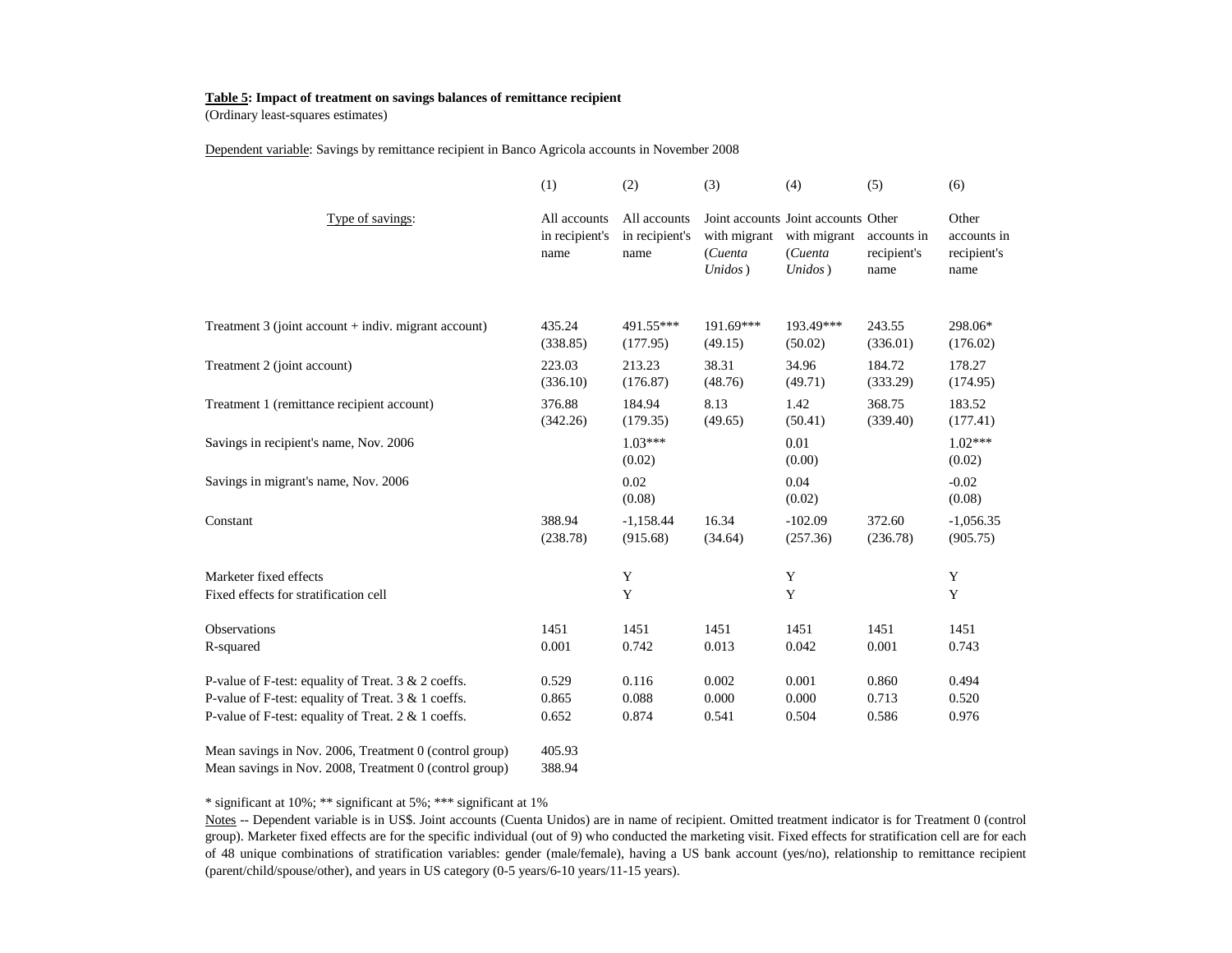#### **Table 6: Impact of treatment on savings balances of migrant**

(Ordinary least-squares estimates)

Dependent variable: Savings by migrant in Banco Agricola accounts in November 2008

|                                                                 | (1)                                  | (2)                                  | (3)                              | (4)                                                                                                                   | (5)                                       | (6)                                                                                                      | (7)                | (8)                                                   |
|-----------------------------------------------------------------|--------------------------------------|--------------------------------------|----------------------------------|-----------------------------------------------------------------------------------------------------------------------|-------------------------------------------|----------------------------------------------------------------------------------------------------------|--------------------|-------------------------------------------------------|
| Type of savings:                                                | All accounts<br>in migrant's<br>name | All accounts<br>in migrant's<br>name | other than<br>(Cuenta<br>Unidos) | Joint accounts Joint accounts Individual<br>other than<br>with recipient with recipient account<br>(Cuenta<br>Unidos) | migrant<br>project<br>(Ahorro<br>Directo) | Individual<br>migrant<br>account<br>established by established by name<br>project<br>(Ahorro<br>Directo) | Other<br>migrant's | Other<br>accounts in accounts in<br>migrant's<br>name |
| Treatment 3 (joint account + indiv. migrant account)            | $-11.43$                             | 52.24                                | 24.97                            | 25.89                                                                                                                 | 42.88                                     | 43.14                                                                                                    | $-79.27$           | $-16.79$                                              |
|                                                                 | (119.30)                             | (103.76)                             | (16.08)                          | (16.43)                                                                                                               | (37.25)                                   | (37.97)                                                                                                  | (112.65)           | (95.59)                                               |
| Treatment 2 (joint account)                                     | 63.78                                | 77.86                                | 18.01                            | 19.60                                                                                                                 | 40.21                                     | 37.06                                                                                                    | 5.56               | 21.20                                                 |
|                                                                 | (118.33)                             | (103.13)                             | (15.95)                          | (16.33)                                                                                                               | (36.94)                                   | (37.74)                                                                                                  | (111.73)           | (95.01)                                               |
| Treatment 1 (remittance recipient account)                      | 185.98                               | 250.14**                             | 6.35                             | 6.48                                                                                                                  | 49.70                                     | 46.01                                                                                                    | 129.93             | 197.66**                                              |
|                                                                 | (120.50)                             | (104.57)                             | (16.24)                          | (16.56)                                                                                                               | (37.62)                                   | (38.27)                                                                                                  | (113.78)           | (96.35)                                               |
| Savings in recipient's name, Nov. 2006                          |                                      | 0.00<br>(0.01)                       |                                  | $-0.00$<br>(0.00)                                                                                                     |                                           | 0.00<br>(0.00)                                                                                           |                    | 0.00<br>(0.01)                                        |
| Savings in migrant's name, Nov. 2006                            |                                      | $1.08***$<br>(0.05)                  |                                  | $-0.00$<br>(0.01)                                                                                                     |                                           | $-0.01$<br>(0.02)                                                                                        |                    | $1.09***$<br>(0.04)                                   |
| Constant                                                        | 152.03*                              | $-176.88$                            | $-0.00$                          | $-27.10$                                                                                                              | 20.07                                     | $-101.79$                                                                                                | 131.96*            | $-47.99$                                              |
|                                                                 | (84.07)                              | (533.91)                             | (11.33)                          | (84.57)                                                                                                               | (26.25)                                   | (195.37)                                                                                                 | (79.38)            | (491.89)                                              |
| Marketer fixed effects<br>Fixed effects for stratification cell |                                      | Y<br>Y                               |                                  | Y<br>Y                                                                                                                |                                           | Y<br>Y                                                                                                   |                    | Y<br>Y                                                |
| Observations                                                    | 1451                                 | 1451                                 | 1451                             | 1451                                                                                                                  | 1451                                      | 1451                                                                                                     | 1451               | 1451                                                  |
| R-squared                                                       | 0.002                                | 0.292                                | 0.002                            | 0.022                                                                                                                 | 0.002                                     | 0.027                                                                                                    | 0.002              | 0.326                                                 |
| P-value of F-test: equality of Treat. 3 & 2 coeffs.             | 0.527                                | 0.804                                | 0.664                            | 0.700                                                                                                                 | 0.943                                     | 0.872                                                                                                    | 0.449              | 0.689                                                 |
| P-value of F-test: equality of Treat. 3 & 1 coeffs.             | 0.103                                | 0.059                                | 0.253                            | 0.242                                                                                                                 | 0.857                                     | 0.940                                                                                                    | 0.067              | 0.027                                                 |
| P-value of F-test: equality of Treat. 2 & 1 coeffs.             | 0.308                                | 0.098                                | 0.471                            | 0.426                                                                                                                 | 0.800                                     | 0.814                                                                                                    | 0.272              | 0.066                                                 |
| Mean savings in Nov. 2006, Treatment 0 (control group)          | 116.05                               |                                      |                                  |                                                                                                                       |                                           |                                                                                                          |                    |                                                       |

Mean savings in Nov. 2008, Treatment 0 (control group) 152.03

\* significant at 10%; \*\* significant at 5%; \*\*\* significant at 1%

Notes -- Dependent variable is in US\$. Joint accounts (Cuenta Unidos) are in name of recipient. Omitted treatment indicator is for Treatment 0 (control group). Marketer fixed effects are for the specific individual (out of 9) who conducted the marketing visit. Fixed effects for stratification cell are for each of 48 unique combinations of stratification variables: gender (male/female), having <sup>a</sup> US bank account (yes/no), relationship to remittance recipient (parent/child/spouse/other), and years in US category (0-5 years/6-10 years/11-15 years).